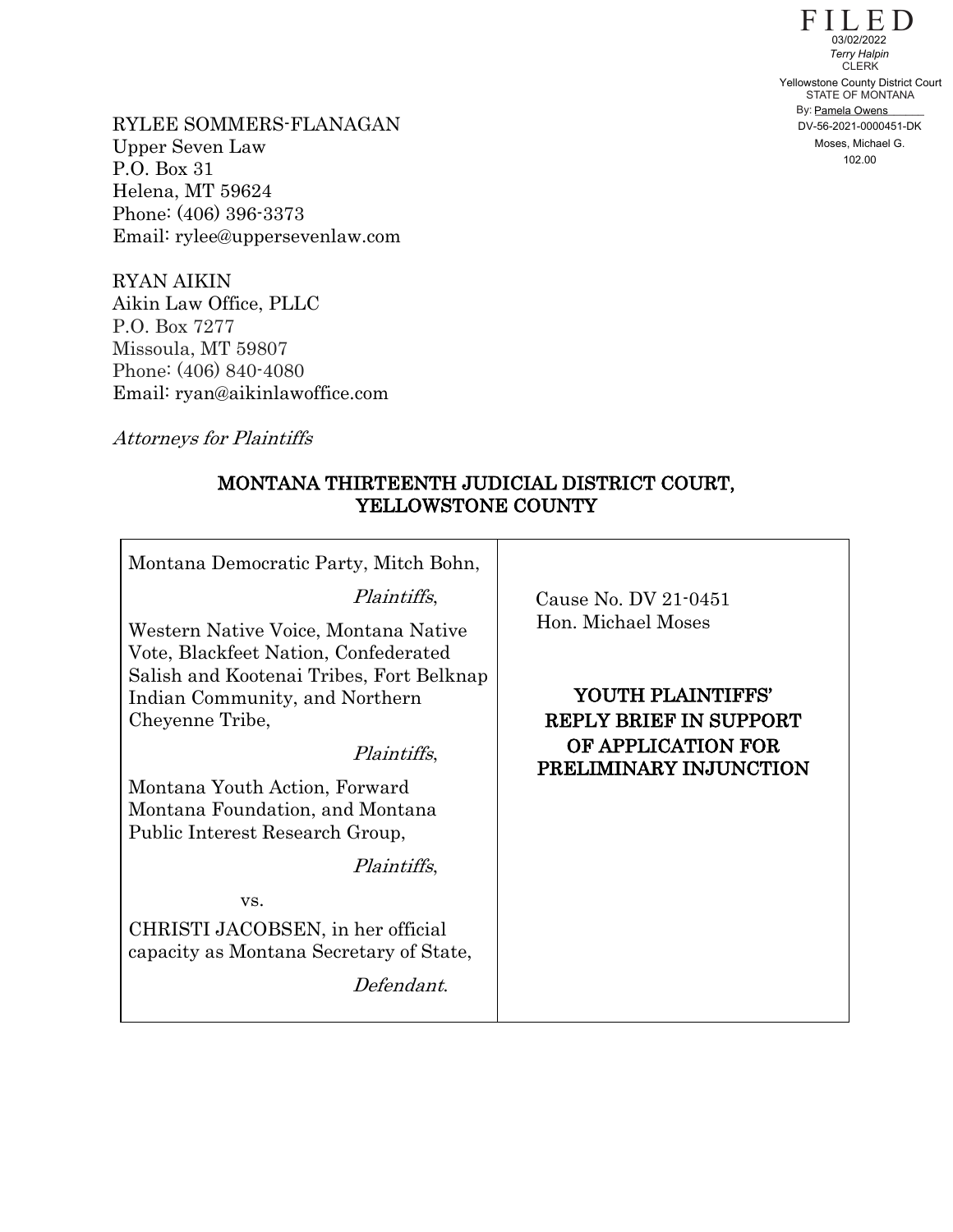|  |  | <b>TABLE OF CONTENTS</b> |
|--|--|--------------------------|
|--|--|--------------------------|

| Ι.   | Youth Plaintiffs have organizational and associational standing 3          |
|------|----------------------------------------------------------------------------|
| П.   | Youth Plaintiffs have not delayed and have established that the challenged |
|      |                                                                            |
| III. | HB506, SB169, and HB176 unconstitutionally burden young voters and         |
|      |                                                                            |
|      |                                                                            |
|      |                                                                            |
|      |                                                                            |
|      |                                                                            |
|      |                                                                            |
|      |                                                                            |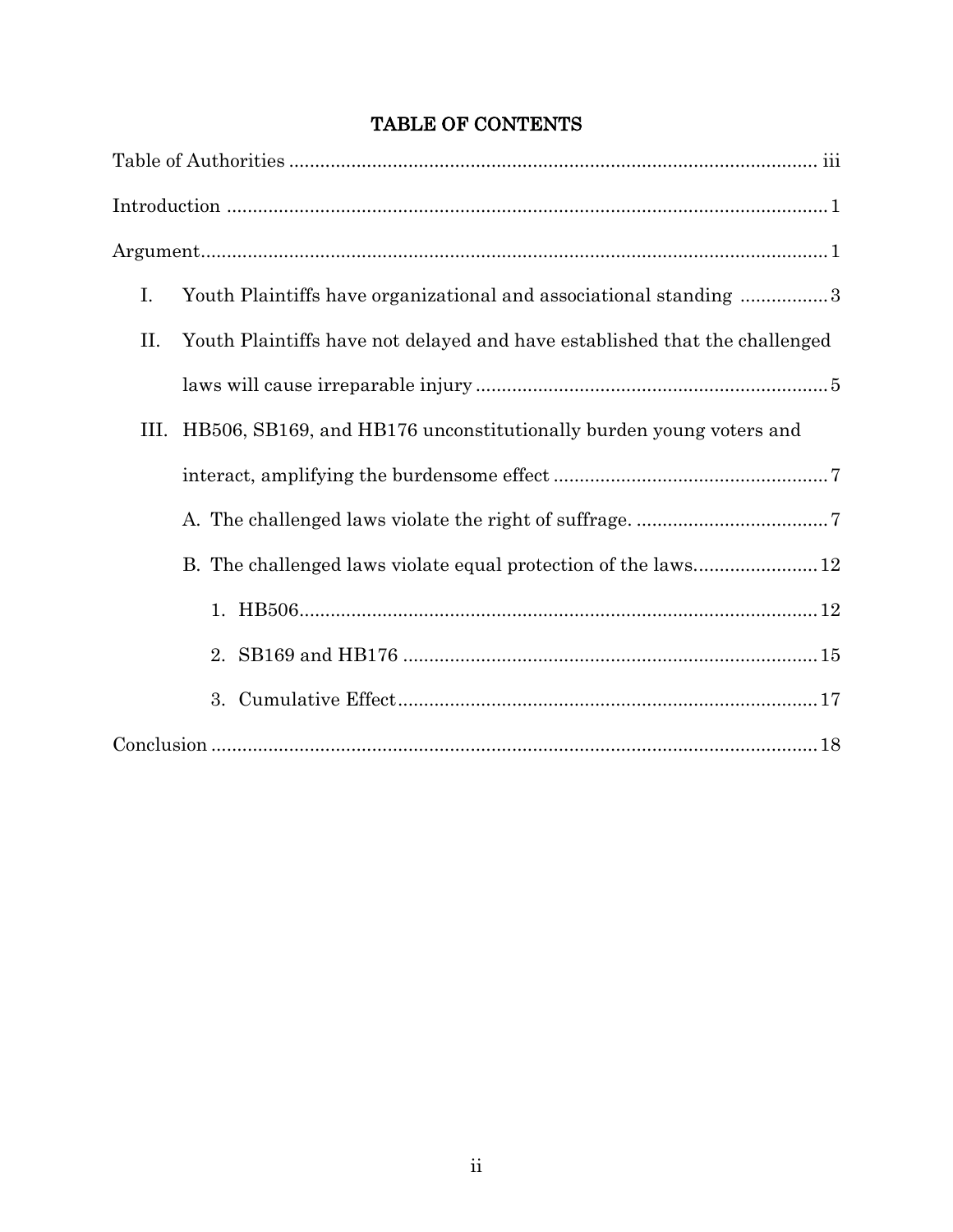# TABLE OF AUTHORITIES

# **Cases**

v. Department of Environmental Quality, 1999 MT 248...................................8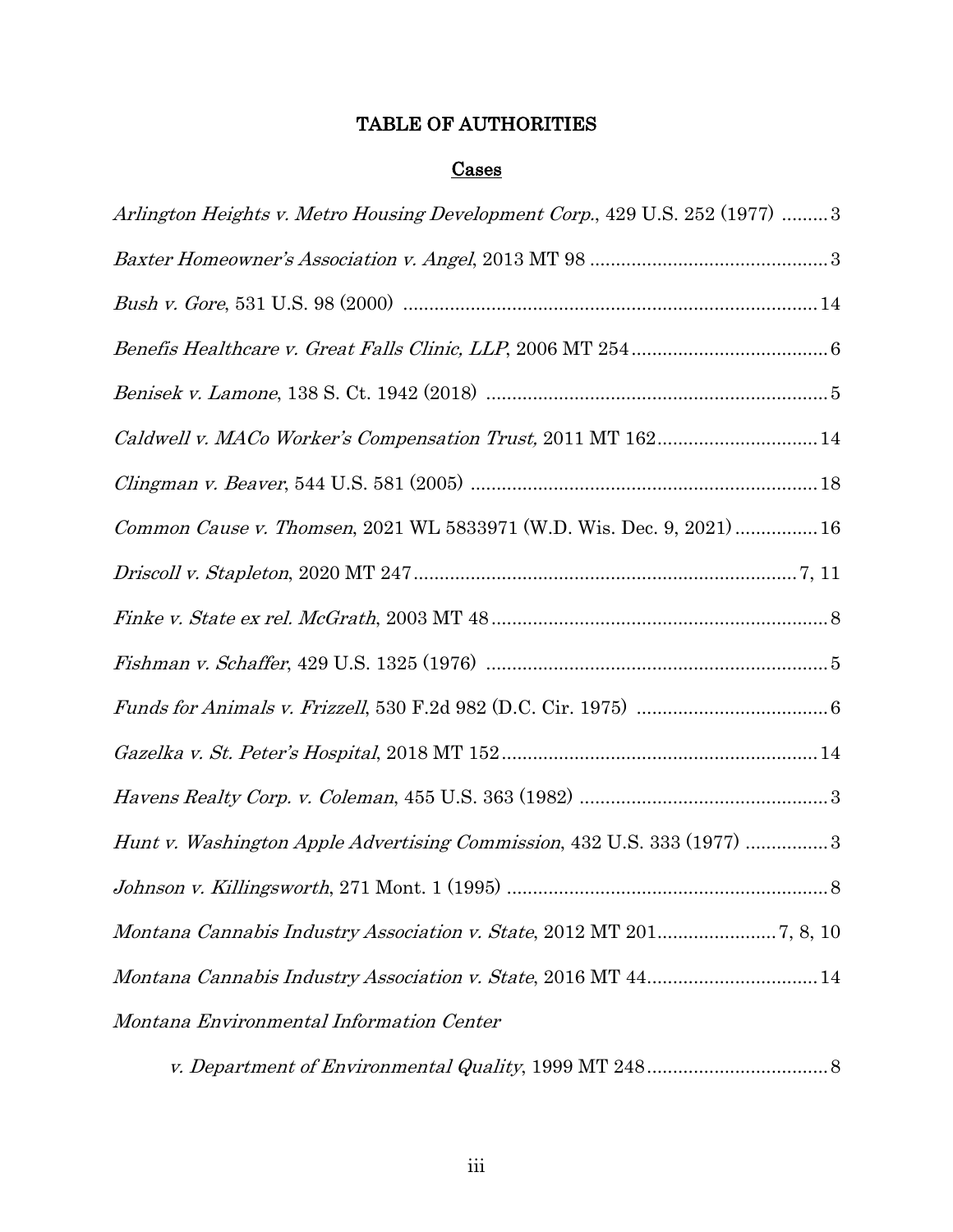| <i>National Council of La Raza v. Cegavske, 800 F.3d 1032 (9th Cir. 2015) </i> |
|--------------------------------------------------------------------------------|
| Open Top Sightseeing USA v. Mr. Sightseeing, LLC,                              |

# Constitutional Provisions

# **Other Authorities**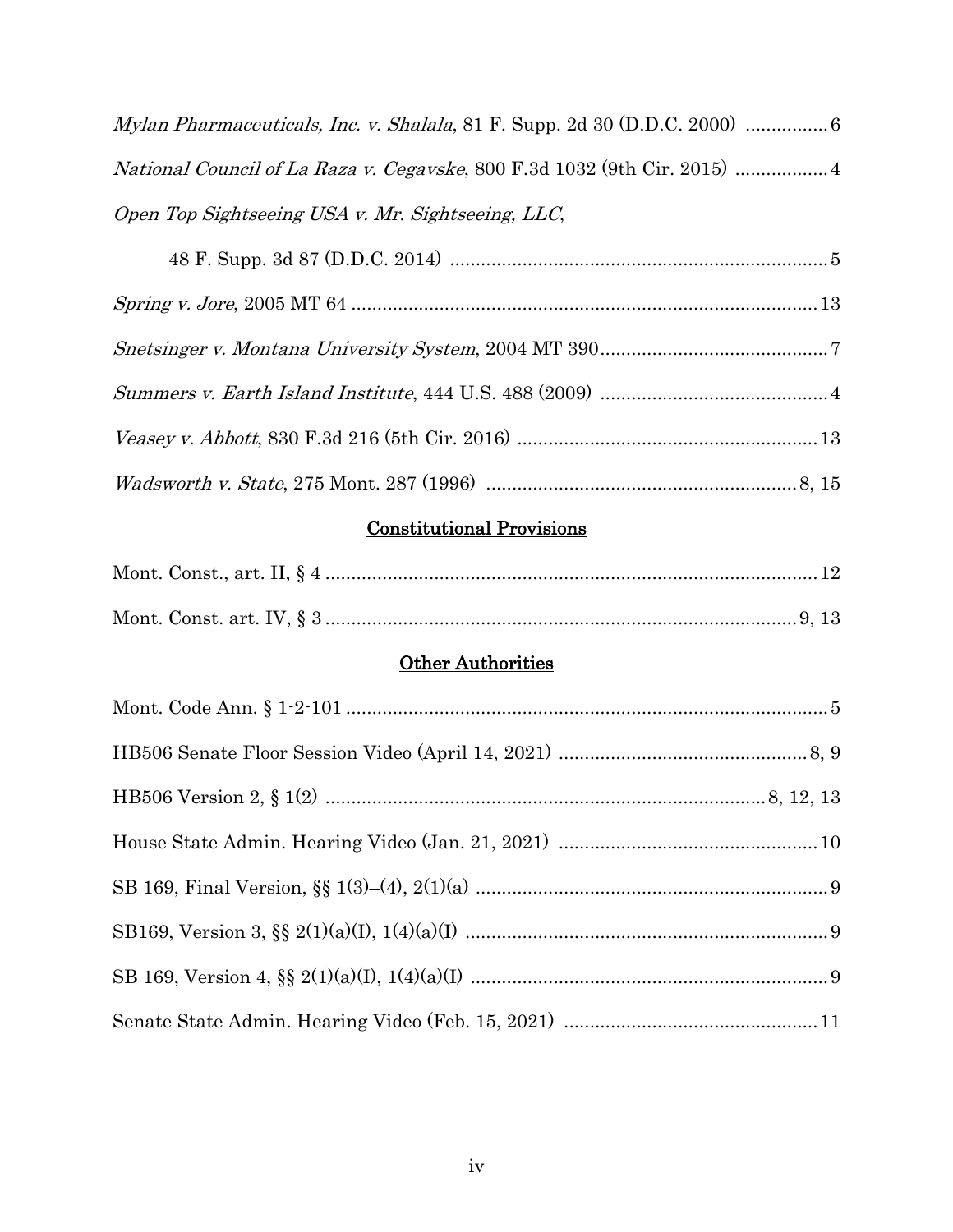### INTRODUCTION

Plaintiffs Montana Youth Action, Forward Montana Foundation, and Montana Public Interest Research Group ("Youth Plaintiffs"), submit this Reply Brief in Support of their Application for Preliminary Injunction, filed concurrently with the Montana Democratic Party ("MDP") and Western Native Voice ("WNV") plaintiffs' reply briefs in support of the same.

Youth Plaintiffs ask this Court to enjoin House Bill 506 ("HB506"), Senate Bill 169 ("SB169"), and House Bill 176 ("HB176") because each law unconstitutionally burdens youth voters' rights to suffrage and equal protection. HB506 also violates the rights of voters who turn 18 in the month before election day by restricting their access to the ballot because of their status as minors before election day. And the laws are interactive: together, they impose an amplified burden on youth voters.

In its response, the State neglected entirely to address Youth Plaintiffs' argument that the interactive or cumulative effect of HB506, SB169, and HB176 is devastating to youth voters and separately unconstitutional. But Youth Plaintiffs clearly established that combining burdensome voting laws reduces voter turnout, particularly among voters aged 18 to 29. The State simply did not respond. Instead, the State claims Youth Plaintiffs lack standing, delayed in applying for a preliminary injunction, and that the laws in question are constitutional. These arguments fail.

### ARGUMENT

Youth Plaintiffs have standing, have not delayed, and have established the likelihood they will prevail on the merits of their claims because the three challenged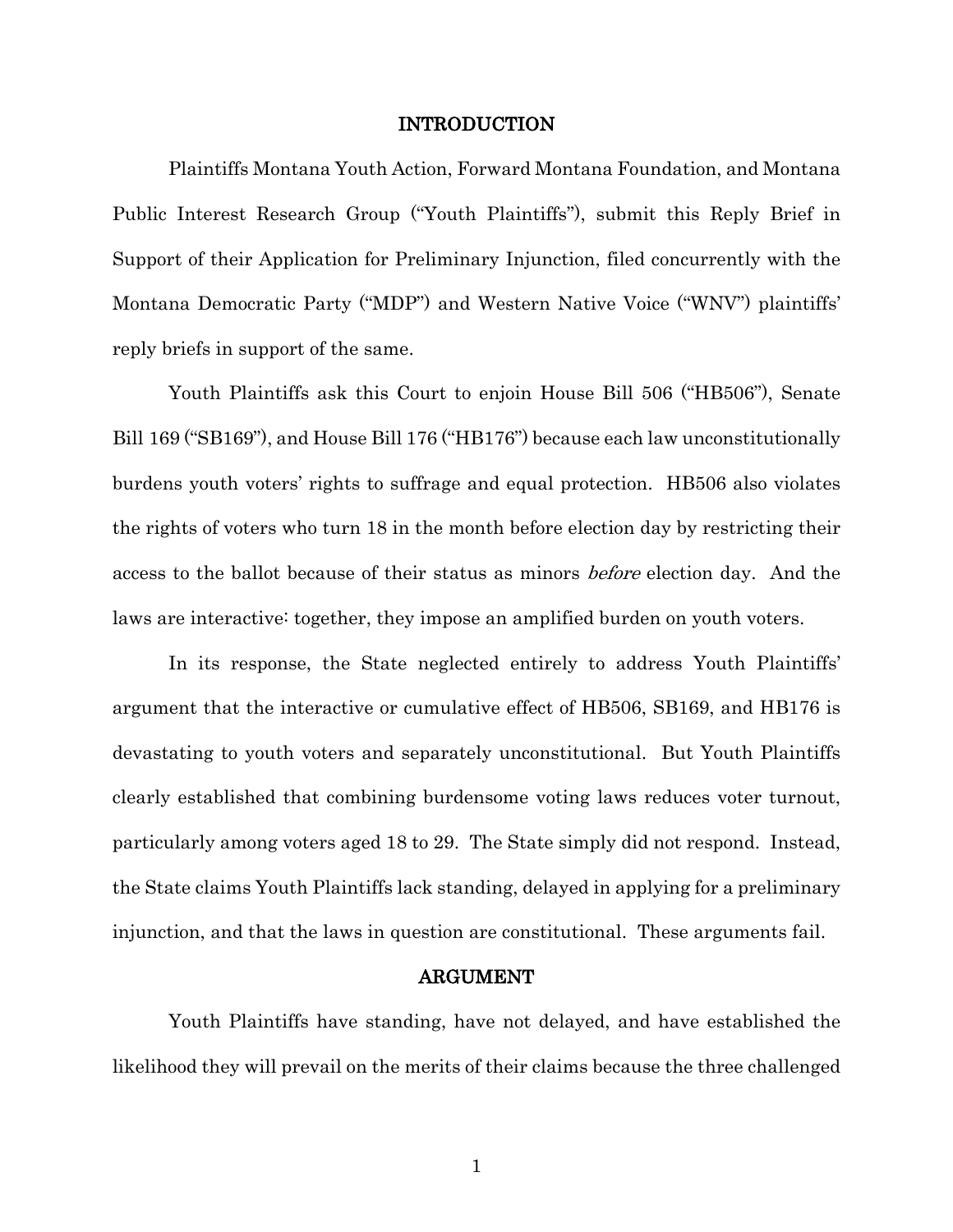laws place an outsized and unconstitutional burden on youth voters—together and separately. Youth Plaintiffs have also established that HB506, SB169, and HB176 will cause them irreparable injury.

In response, the State's combined brief in opposition and in support of its motion for summary judgment is, in several places, misleading. For example, ignoring the twelve declarations and affidavits Youth Plaintiffs filed in support of their application—and the similar plethora of evidence supplied by MDP and WNV, the State claims that no plaintiff has identified any voter suffering concrete harm resulting from the challenged statutes. State's Br. in Opp. to Ps' App. for Prelim. Injunction ("Opp."), at 7. But each statement speaks to concrete harms certain to occur as a result of one or more of the three laws. Similarly, the State writes that Youth Plaintiffs are inadequately defined, Opp. at 13, although Youth Plaintiffs repeatedly define youth voters as aged 18 to 29, Youth Ps' Compl. ¶¶ 1, 44, 60; Youth Ps' Br. in Supp. of App. for Prelim. Injunction ("PI Br."), at 2 ("these laws will prevent thousands of Montanans from voting entirely, and a disproportionate number of those Montanans will be youth aged 18 to 29"), 3, 4. Youth Plaintiffs further define the subgroup that HB506 affects. See, e.g., PI Br. at 12 (referring to "newly 18-year-old voters"). And, when discussing the preliminary injunction standard, the State recites Montana law, but quickly switches to inapposite federal cases to argue limited delay should bar preliminary relief. Opp. at 3–5; 7–10.

The Court should grant Youth Plaintiffs' application for preliminary relief.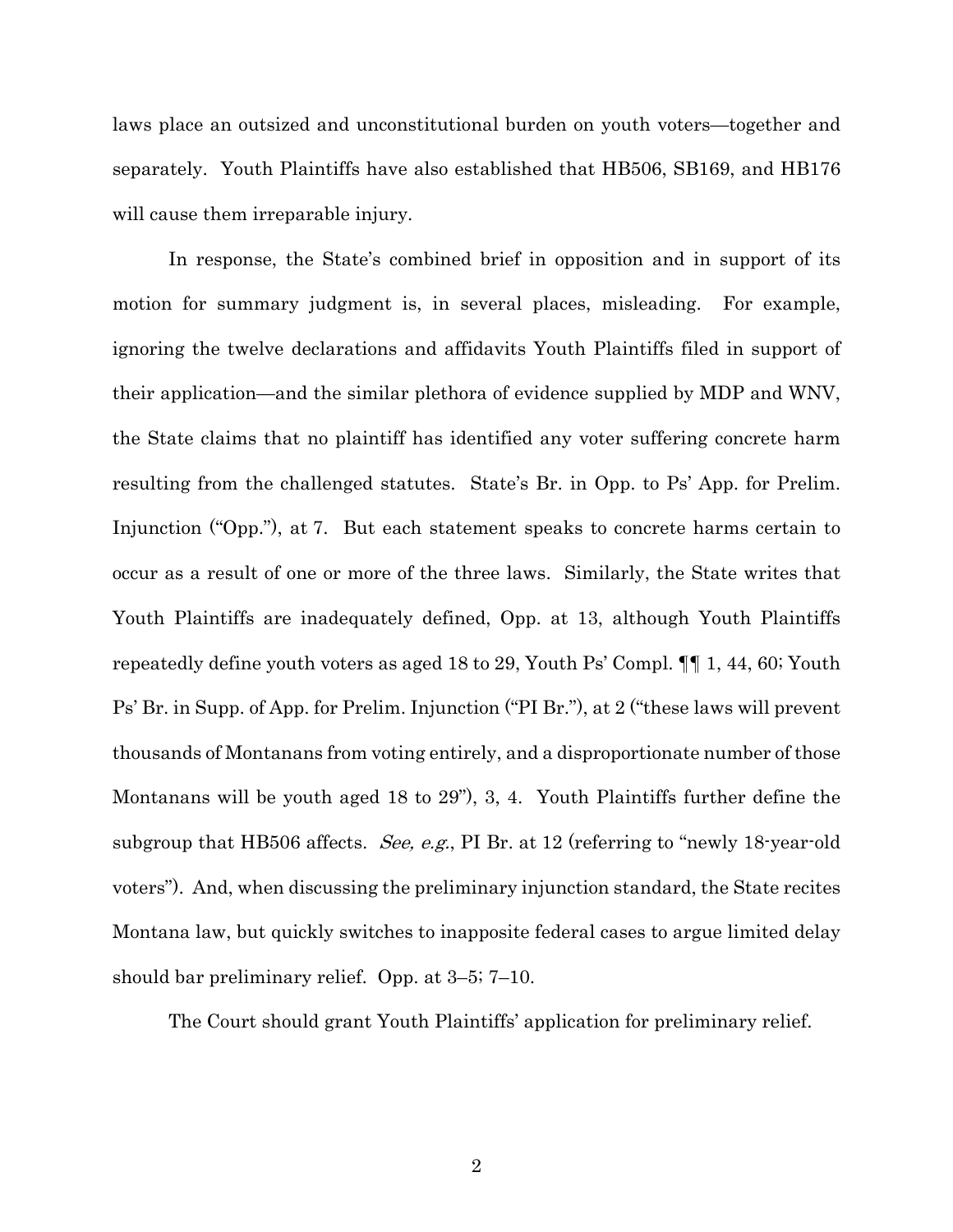## I. Youth Plaintiffs have organizational and associational standing.

Youth Plaintiff organizations have established organizational and associational (also called representational) standing. Youth Ps' Compl. ¶¶ 2, 10–19 (Sept. 9, 2021); Ex. B,1 Caudle Decl. ¶¶ 2, 14–15; Ex. D, Dozier Decl. ¶¶ 2, 3–11; Ex. F, Lockner Aff. ¶¶ 2–8, 13; Ex. I, Nehring Decl. ¶¶ 2, 4–16, 20–24; Ex. J, Reese-Hansell Decl. ¶¶ 2, 7–10, 17–31; Ex. L, Runnion Aff. ¶¶ 2, 9–19; Ex. N, Wagler Decl. ¶¶ 2, 15– 24; see generally Hunt v. Wash. Apple Advertising Comm'n, 432 U.S. 333, 343 (1977) (associations have standing to sue on behalf of members when "(a) its members would otherwise have standing to sue in their own right; (b) the interests it seeks to protect are germane to the organization's purpose; and (c) neither the claim asserted nor the relief requested requires the participation of individual members in the lawsuit"); Havens Realty Corp. v. Coleman, 455 U.S. 363, 378–79 (1982) (assessing organizational standing involves "the same inquiry" as individual standing: "Has the plaintiff 'alleged such a personal stake in the outcome of the controversy' as to warrant his invocation of federal-court jurisdiction'?" (quoting Arlington Heights v. Metro Hous. Dev. Corp., 429 U.S. 252, 261 (1977))); Baxter Homeowner's Ass'n v. Angel, 2013 MT 98, 17 (describing organizational and associational standing).

Youth Plaintiff organizations sue directly and on behalf of their members; they have standing to do both. The State relies on *Baxter Homeowners* for the inapposite proposition that plaintiffs cannot bring cases on behalf of unidentified or hypothetical

<sup>1</sup> Youth Plaintiffs cite Exhibits as filed in support of their preliminary injunction application because no additional exhibits have been filed with this Reply.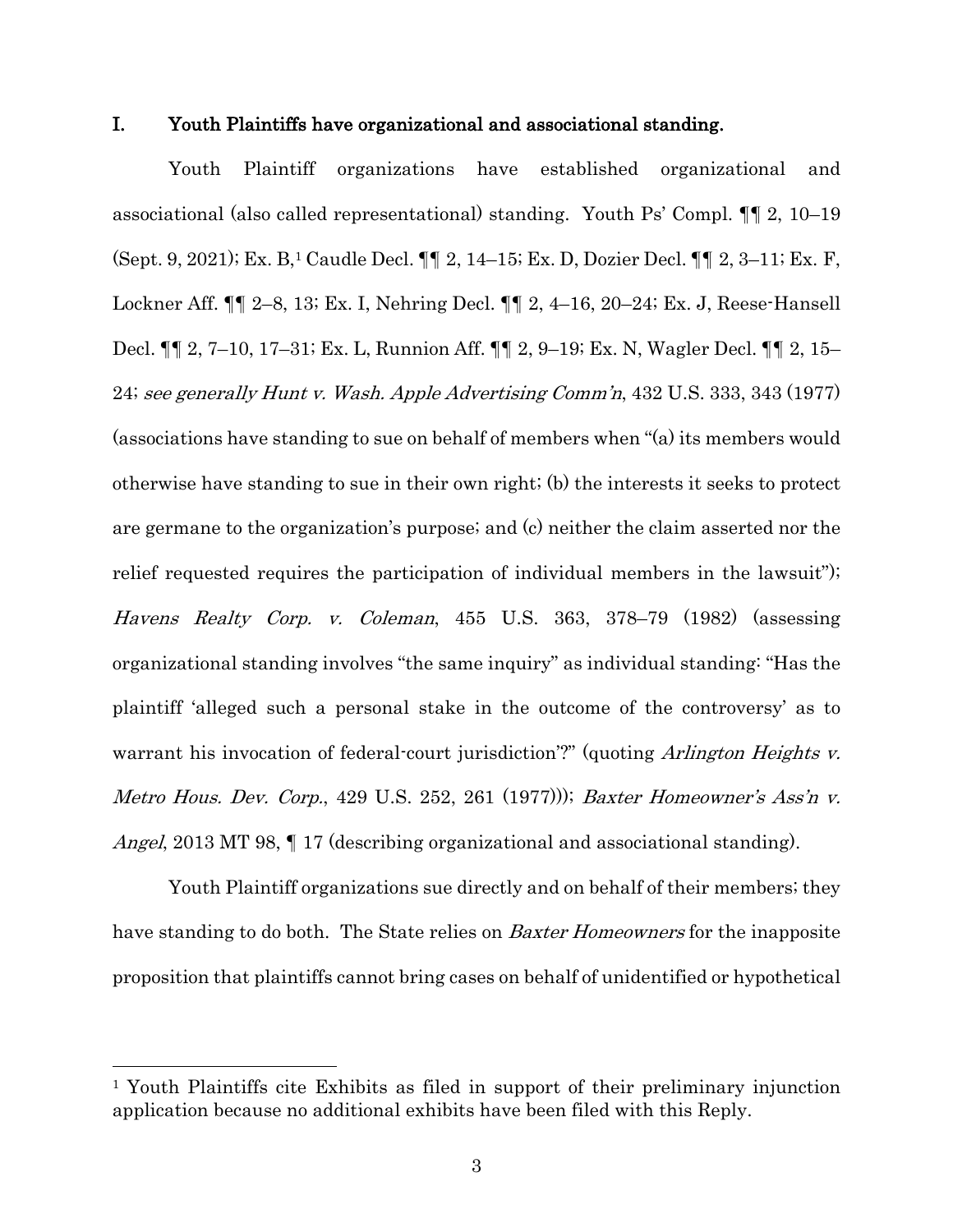parties. Opp. at 7. But Youth Plaintiffs bring their claims on their own behalf, as organizations with missions frustrated by the three challenged laws, and—aside from Forward Montana Foundation, which is not a membership organization—on behalf of their members, many of whom submitted the twelve declarations and affidavits filed in support of Youth Plaintiffs' preliminary injunction application. Because the State simply claims that these individuals do not exist and ignores Youth Plaintiff organizations' mission statements and voter registration and education activities, the State's standing arguments fail. Each organization has made out their stake in this case more than adequately—describing how the laws will frustrate their work in the youth civic engagement space, Youth Ps' Compl. ¶¶ 2, 10–19, and providing concrete examples of multiple members' and employees' injuries, Ex. Caudle Decl. ¶¶ 14–15; Ex. C, Davies Decl. ¶¶ 5, 8; Ex. D, Dozier Decl. ¶¶ 3, 6; Ex. E, Hosefros Decl. ¶ 12; Ex. F, Lockner Aff. ¶¶ 6–13; Ex. G, Lockwood Decl. ¶¶ 4, 15; Ex. H, Miller Aff. ¶¶ 13– 21; Ex. I, Nehring Decl. ¶¶ 6–7, 12–14, 25–26; Ex. J, Reese-Hansell Decl. ¶¶ 7–10, 19–25, 30; Ex. K, Roche Decl. ¶¶ 8, 12–13; Ex. L, Runnion Aff. ¶¶ 6, 12, 19; Ex. M, Sinoff Decl. ¶ 12; Ex. N, Wagler Decl. ¶¶ 7, 14, 19.2

<sup>&</sup>lt;sup>2</sup> The State also cites incorrectly to Summers v. Earth Island Inst., 444 U.S. 488 (2009), see Opp. at 6–7, using it for precisely the proposition the Ninth Circuit has repeatedly rejected. See, e.g., Nat'l Council of La Raza v. Cegavske, 800 F.3d 1032, 1041 (9th Cir. 2015) (discussing *Summers* and reflecting that where "it is relatively clear, rather than merely speculative, that one or more members have been or will be adversely affected by a defendant's action, and where the defendant need not know the identity of a particular member to understand and respond to an organization's claim of injury, we see no purpose to be served by requiring an organization to identify by name the member or members injured").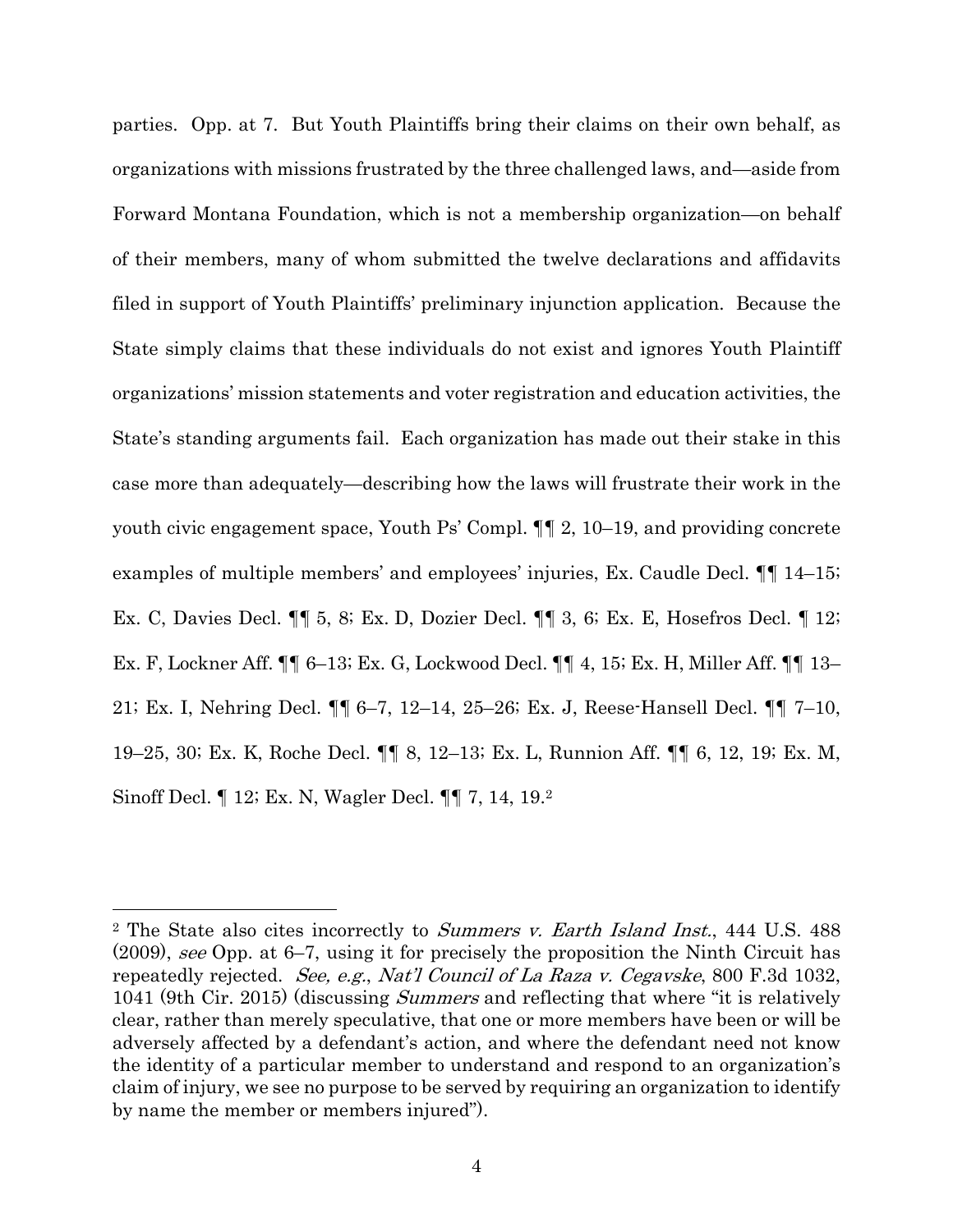II. Youth Plaintiffs have not delayed and have established that the challenged laws will cause irreparable injury.

Next, the State argues that Plaintiffs delayed in applying for preliminary injunctions. The State offers no authority showing delay in factually analogous circumstances has precluded issuance of a preliminary injunction and makes no attempt to offer an on-point case arising under Montana's preliminary injunction standard. Rather, the State invites this Court to rewrite Montana's statutory regime governing preliminary relief and to insert a requirement the legislature chose not to include. See § 1.2.101, MCA ("In the construction of a statute, the office of the judge is simply to ascertain and declare what is in terms or in substance contained therein, not to insert what has been omitted or to omit what has been inserted."). Even the inapplicable federal authorities cited by the State are plainly distinguishable. First, the State relies on Benisek v. Lamone, 138 S. Ct. 1942 (2018), where plaintiffs delayed six years and three elections before moving to enjoin a gerrymandered map. Id. at 1944. Next, the State cites *Fishman v. Schaffer*, 429 U.S. 1325 (1976), where the challenged statute had been on the books for at least four years and where, before claiming it was unconstitutionally burdensome, plaintiffs actually used the law to get candidates on the ballot. Id. at 1330.

To support the claim that as few as 36 days of delay "after learning of an alleged 'irreparable harm'" is enough to deny a preliminary injunction, the State cites a range of cases with no relation to elections. For example, in Open Top Sightseeing USA v. Mr. Sightseeing, LLC, 48 F. Supp. 3d 87 (D.D.C. 2014), plaintiffs in a contract and trademark dispute alleged *ongoing* irreparable harm but moved to postpone the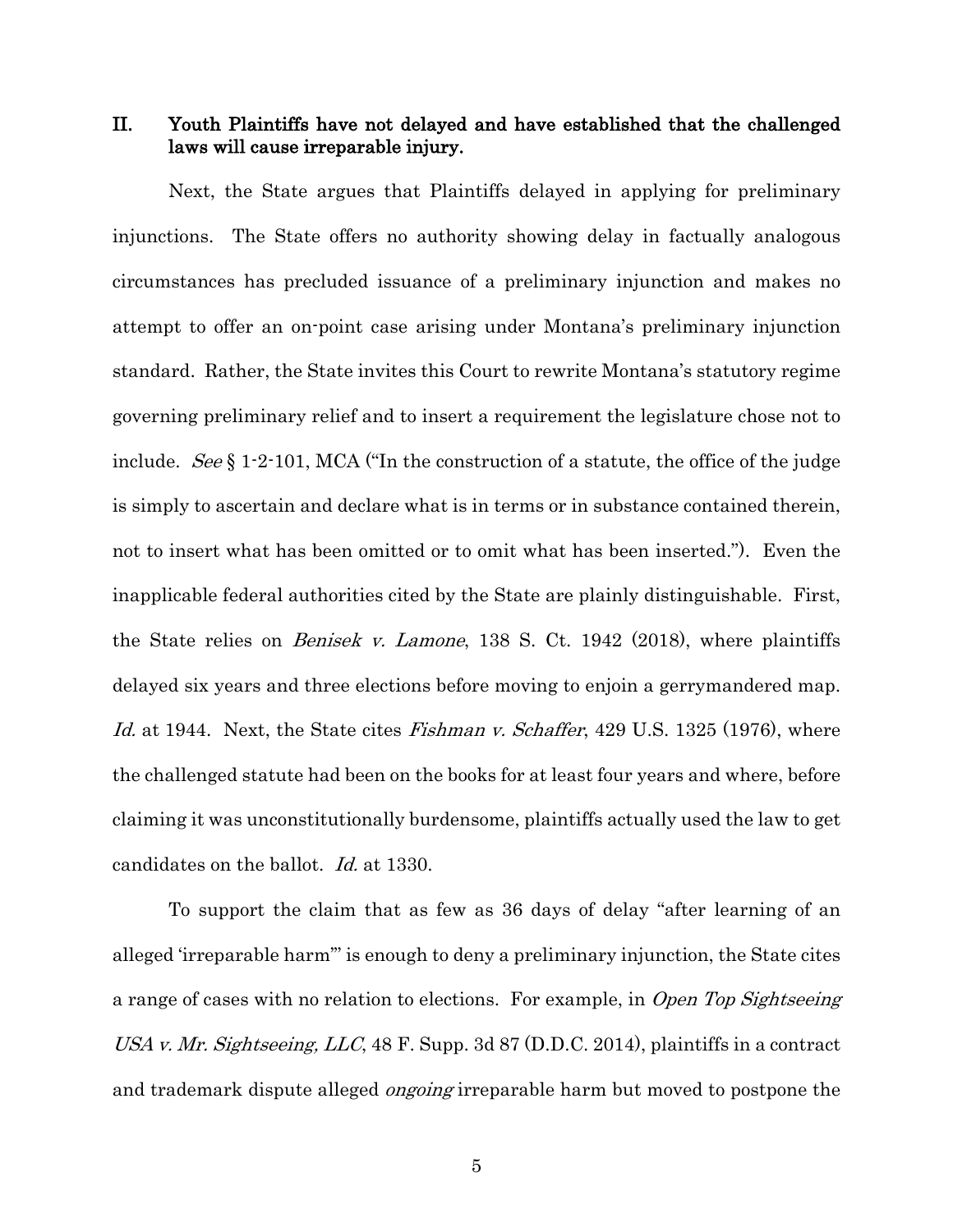preliminary injunction hearing. Id. at 90. Showing how changes to election law will injure voters on a future date certain is not the same as sitting on rights in a contract dispute where the injuries are present and ongoing. And, in the collected cases the State cites, delay generally only weighs against issuing an injunction—it is not the deciding factor. See, e.g., Funds for Animals v. Frizzell, 530 F.2d 982, 987 (D.C. Cir. 1975) (describing plaintiffs' "nonspecific claims of 'the destruction and loss of wildlife"'); *Mylan Pharms., Inc. v. Shalala*, 81 F. Supp. 2d 30, 44 (D.D.C. 2000) (granting a drug company's summary judgment motion and denying preliminary injunction motion citing delay not as dispositive but as counseling against preliminary relief).

Context matters. See MDP Reply Br. § VII (collecting election law cases where courts have rejected delay arguments). While the injury resulting from application of the challenged laws to the 2021 municipal elections is genuine, it is significantly less injurious than the laws' implementation in upcoming elections. The consolidated cases violate more than three constitutional provisions and, if enforced, these laws will alter the status quo for voting and elections in Montana and preclude thousands of Montanans from voting. See Benefis Healthcare v. Great Falls Clinic, LLP, 2006 MT 254, ¶ 14 (defining "status quo" as "the last actual, peaceable, noncontested condition which preceded the pending controversy"). Plaintiffs' injuries will occur in the month preceding June 7, 2022, the date of the 2022 primary election. Plaintiffs' motions were timely filed consistent with a mutually agreed upon schedule to prevent significant irreparable injury from occurring in upcoming elections and to provide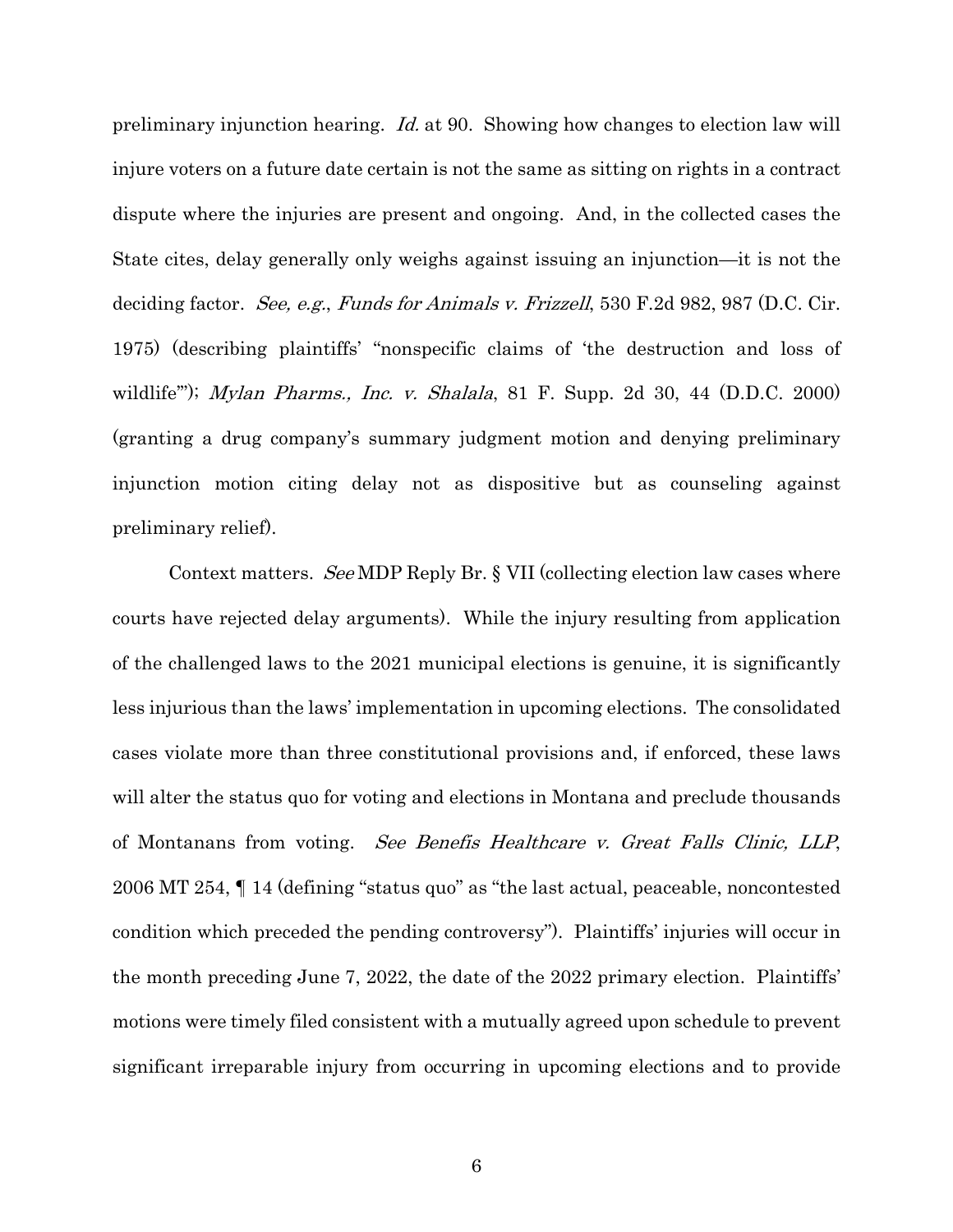sufficient factual information to the Court to make an informed decision. See generally WNV Declaration of Alex Rate (March 2, 2022). And again, delay is not a factor recognized under Montana's statutory scheme.

Moreover, Youth Plaintiffs have established a prima facie case and are likely to succeed on the merits of their claims that HB506, SB169, and HB176 are unconstitutional, together and separately. Under Montana law's disjunctive test for preliminary relief, meeting this standard is a sufficient standalone reason to grant Youth Plaintiffs' requested relief. See Driscoll v. Stapleton, 2020 MT 247,  $\P\P$  14–15 (the purpose of a preliminary injunction is to "preserve the status quo and minimize the harm . . . pending final resolution" and applicants need only make a prima facie showing of injury).

## III. HB506, SB169, and HB176 unconstitutionally burden young voters and interact, amplifying the burdensome effect.

## A. The challenged laws violate the right of suffrage.

Unable to succeed under state law, the State again asks this Court to apply a federal framework—this time to Plaintiffs' right of suffrage claims arising under the Montana Constitution. But the Montana Supreme Court has repeated time and again that "[s]trict scrutiny applies if a suspect class or fundamental right is affected." Snetsinger v. Mont. Univ. Sys., 2004 MT 390, ¶ 17; see also Driscoll, ¶ 18 ("[S]trict scrutiny[ is] used when a statute implicates a fundamental right found in the Montana Constitution's declaration of rights."); Mont. Cannabis Indus. Ass'n v. State, 2012 MT 201, ¶ 16 ("Legislation that implicates a fundamental constitutional right is evaluated under a strict scrutiny standard, whereby the government must show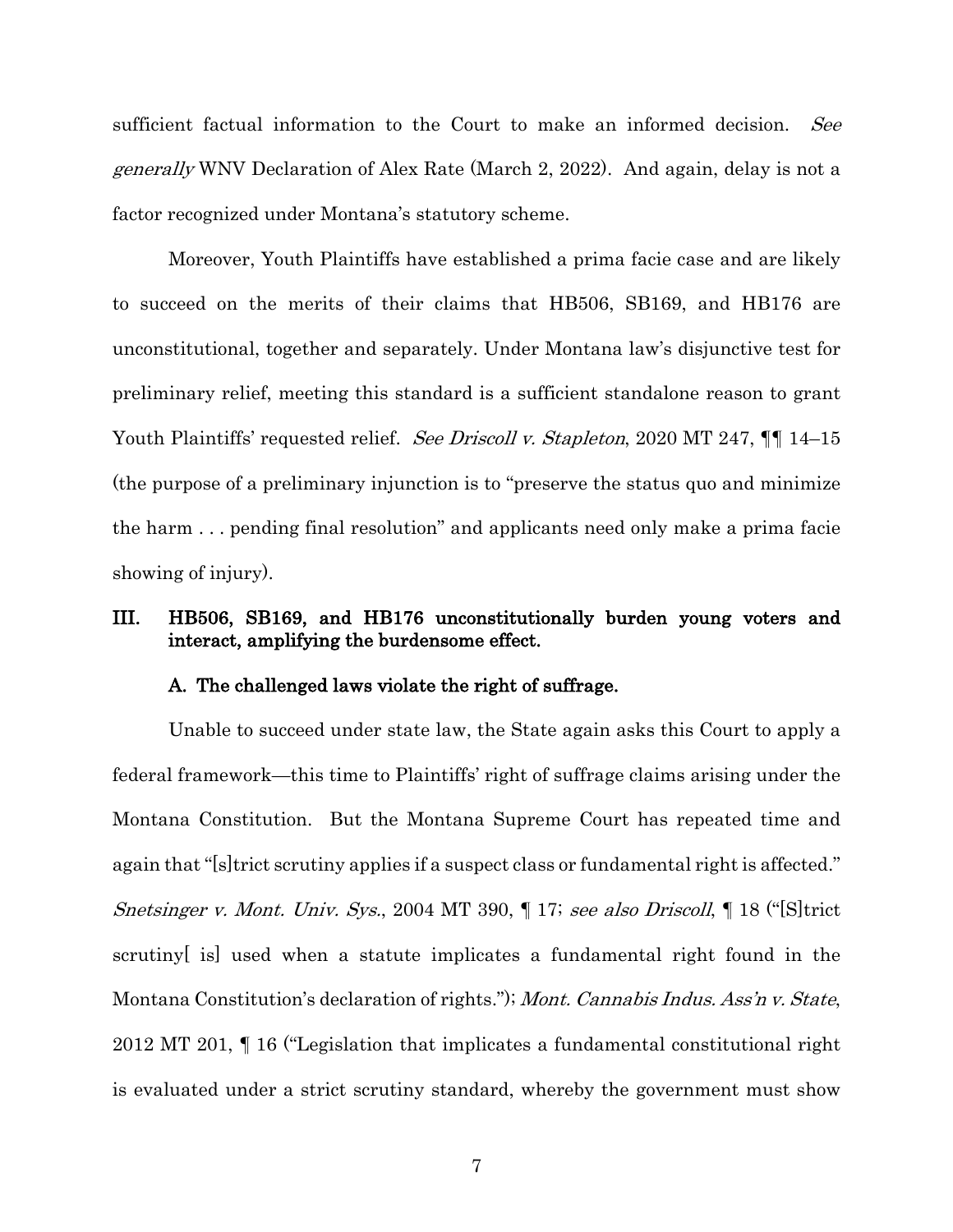that the law is narrowly tailored to serve a compelling government interest.") (*Mont. Cannabis I); cf. Finke v. State ex rel. McGrath,* 2003 MT 48,  $\parallel$  15 ("[B] ecause voting rights cases involve a fundamental political right, the [U.S.] Supreme Court generally evaluates state legislation apportioning representation and regulating voter qualifications under the strict scrutiny standard." (quoting Johnson v. Killingsworth, 271 Mont. 1, 4 (1995))); Mont. Envtl. Info. Ctr v. Dep't of Envtl. Quality, 1999 MT 248, ¶ 60 ("[T[he most stringent standard, strict scrutiny, is imposed when the action complained of interferes with the exercise of a fundamental right or discriminates against a suspect class." (quoting Wadsworth v. State, 275 Mont. 287, 302 (1996))).

The laws in question are unconstitutional because, while they profess to address administrative burdens on election staff, long lines at polling places, and a desire for greater uniformity, all three impose significant burdens on voters and choose more restrictive paths to accomplishing their professed ends despite having available non-discriminatory options that would have accomplished the same ends. In the case of HB506, the House passed a version of the bill that replaced the language prohibiting the "issuance to and voting of" ballots with language that merely delayed the "processing and counting" of ballots until age and residency requirements were met. Expert Report of Yael Bromberg, 34 (Jan. 14, 2022) (quoting HB506 Version 2, § 1(2), available at https://leg.mt.gov/bills/2021/ HB0599/HB0506\_2.pdf). But the Senate rejected that amendment, instead passing a version of the bill that restored the original discriminatory language with no explanation for the reversion. Id. at 34–35 (citing HB506 Senate Floor Session Video,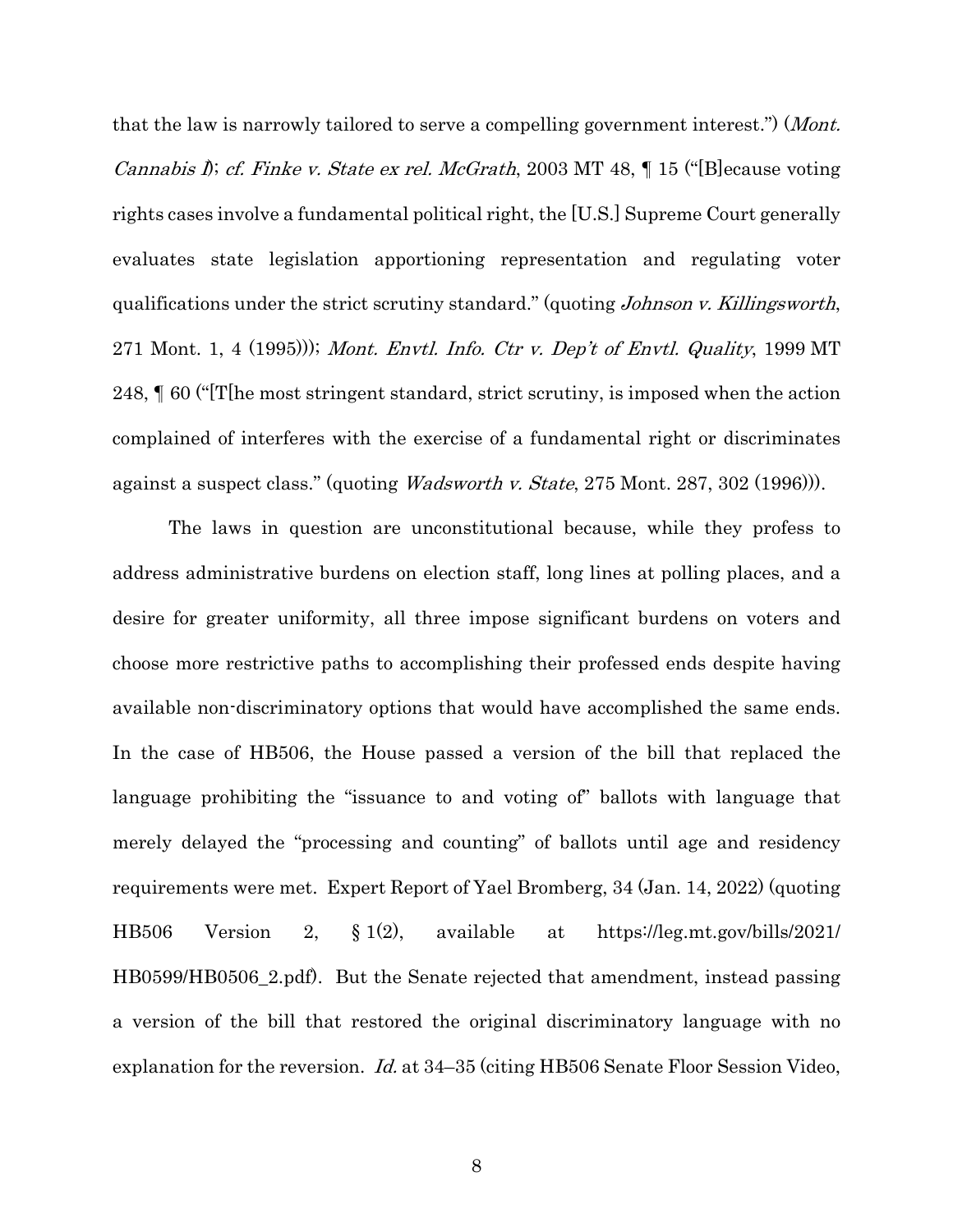at 14:47:31 (April 14, 2021)). The same type of change occurred with SB169—though a version of the bill added Montana university issued student ID as a form of standalone identification, it was later excluded from the final bill. Bromberg Report, 26 (comparing SB169, Version 3,  $\S$  1(4)(a)(I), 2(1)(a)(I), available at https://leg.mt.gov/bills/2021/SB0199//SB0169 \_3.pdf (adding Montana College ID as standalone), with SB 169, Version 4,  $\S$   $1(4)(a)(I)$ ,  $2(1)(a)(I)$ , available at https://leg.mt.gov/bills/2021/SB0199//SB0169 \_4.pdf (removing Montana College ID as standalone), and SB 169, Final Version,  $\S$  1(3)–(4), 2(1)(a)). The State turns to out-of-state case law to support its view that SB169 is an "eminently reasonable" restriction, Opp. at 21, but offers no *reason* why driver's licenses from other states or student photo ID issued by the Montana University System—both forms of ID largely relied on by students—are not reliable forms of identification.

The State's purported goals advanced by HB506 and SB169 could have been achieved without imposing discriminatory burdens on subsets of youth voters.

HB176 also violates the Montana Constitution. The State claims that the Montana Constitution expressly permits, but does not require, the legislature to "provide for a system of poll booth registration." Mont. Const. art. IV, § 3; Opp. at 27. It's true the language in the Montana Constitution is permissive. But this language does not operate in a vacuum. The other relevant constitutional provision, Article II, Section 13 guarantees no "interfere[nce] to prevent the free exercise of the right of suffrage," and election day registration has proven an utter success. See generally Expert Report of Kenneth R. Mayer at 2, Ex. 35 to MDP Prelim. Inj. Br. (hereinafter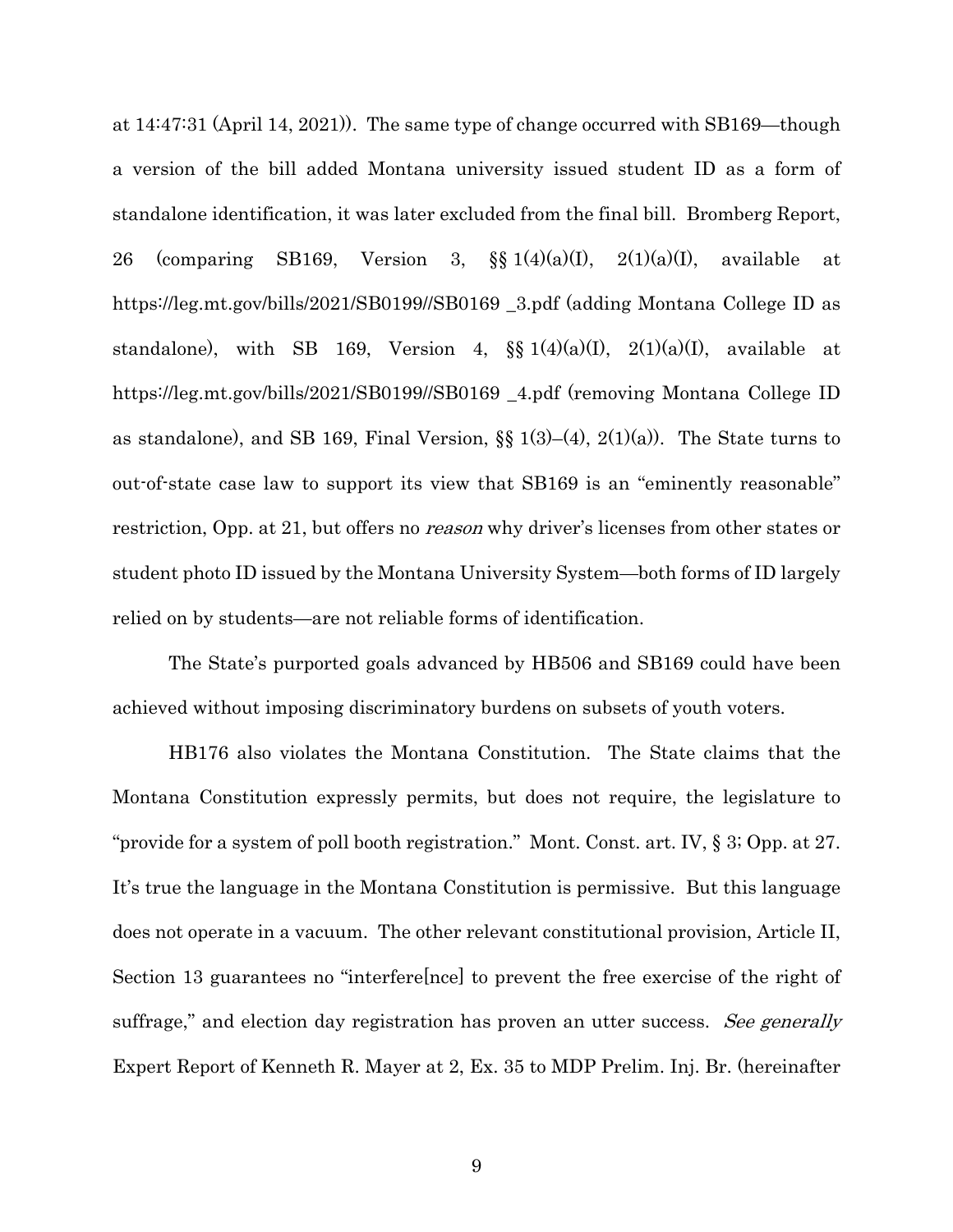Mayer Report) ("Since 2006, over 70,000 Montanans registered to vote on election day; elimination of election day registration would almost certainly have prevented most (it not nearly all) of these voters from being able to have cast a ballot. This is over 1% of total turnout across the entire period. Of voters currently registered as of April 2021, over 7% had registered on election day at least once since 2008."). No party disputes that the Montana Constitution empowered the legislature to enact election day registration in the first place. But, working in conjunction with the fundamental right of suffrage contained in Article II, it is equally clear that the legislature cannot burden suffrage (here, through repealing election day registration), without satisfying the requirements of strict scrutiny that come into play any time an Article II fundamental right is burdened by a state statute. See, e.g., Mont. Cannabis I, ¶ 16.

To justify eliminating a voting tool that has allowed thousands of Montanans to vote in every major election since 2005, the State relies on three election officials' claims that they suffer administrative burdens associated with election day registration in their counties. Opp. at 25–26. But as Regina Plettenberg, President of the Montana Association of Clerks and Recorders testified, there have been no errors in vote processing related to election day registration. Bromberg Report, 38 (citing House State Admin. Hrg. Video, 9:52:21 (Jan. 21, 2021)). Audrey McCue, then the Election Administrator for Lewis & Clark County, also testified in response to bill proponents talking about HB176 helping election administrators and election officials, saying: "I wanted to be on the record saying that this will not help me." Id.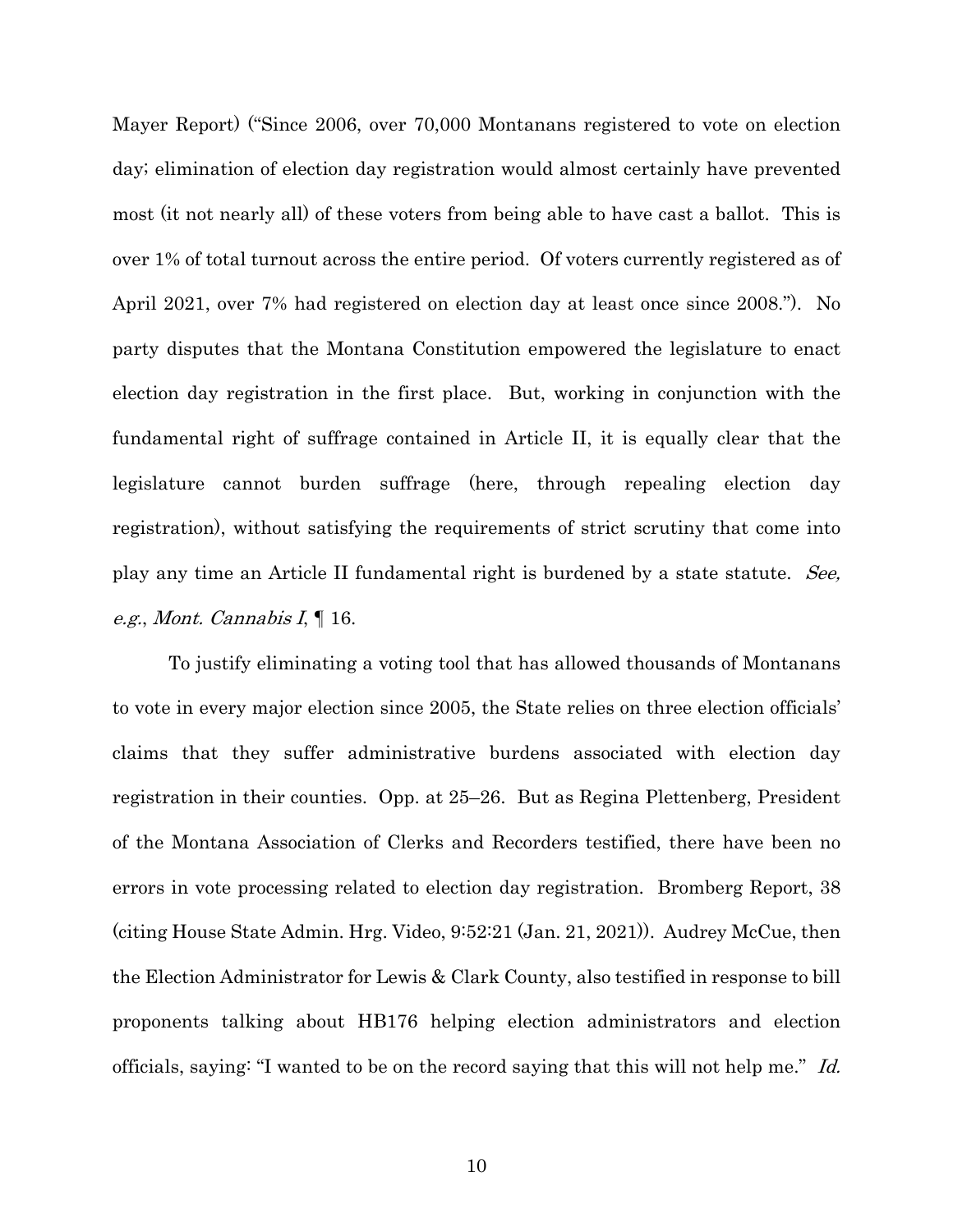(quoting Senate State Admin. Hrg. Video, at 16:59:29 (Feb. 15, 2021)). The State has no answer to this testimony because the legislature made no attempt to engage with points that either election official raised. See also MDP Br. at  $\S$  III(B)(2).

The question is not whether the Montana Constitution expressly requires election day registration, but whether the legislature can—without a legitimate let alone compelling justification—burden the right of suffrage. Importantly, the State offers no evidence to show that moving the deadline earlier in time would in fact reduce the burden on election officials—unless that reduction is caused by fewer people voting. And if reducing the number of people voting is the purpose of the legislation, as it appears to be, then it straightforwardly violates the right to suffrage.

To be sure, the challenged laws also fall when examined under the *Anderson*-Burdick standard, see MDP Br. § III(B), but the Montana Constitution differs from the United States Constitution in its treatment of voting rights, id. § III(A).

Searching for a reason to justify adopting a new standard, the State argues that when "litigation implicates competing constitutional interests," the Court directs that they should be balanced and *Anderson-Burdick* is the answer to balancing. Opp. at 17. But because the standard for assessing burdens on fundamental rights provided in Article II is clear and well-established, this argument is only confusing. Moreover, the Montana Constitution gives no indication that the right to suffrage should be treated differently than other fundamental rights set forth in Article II.

Finally, the level of scrutiny applied is not likely dispositive of the preliminary injunction motion, see Driscoll, 120, because the State has essentially failed to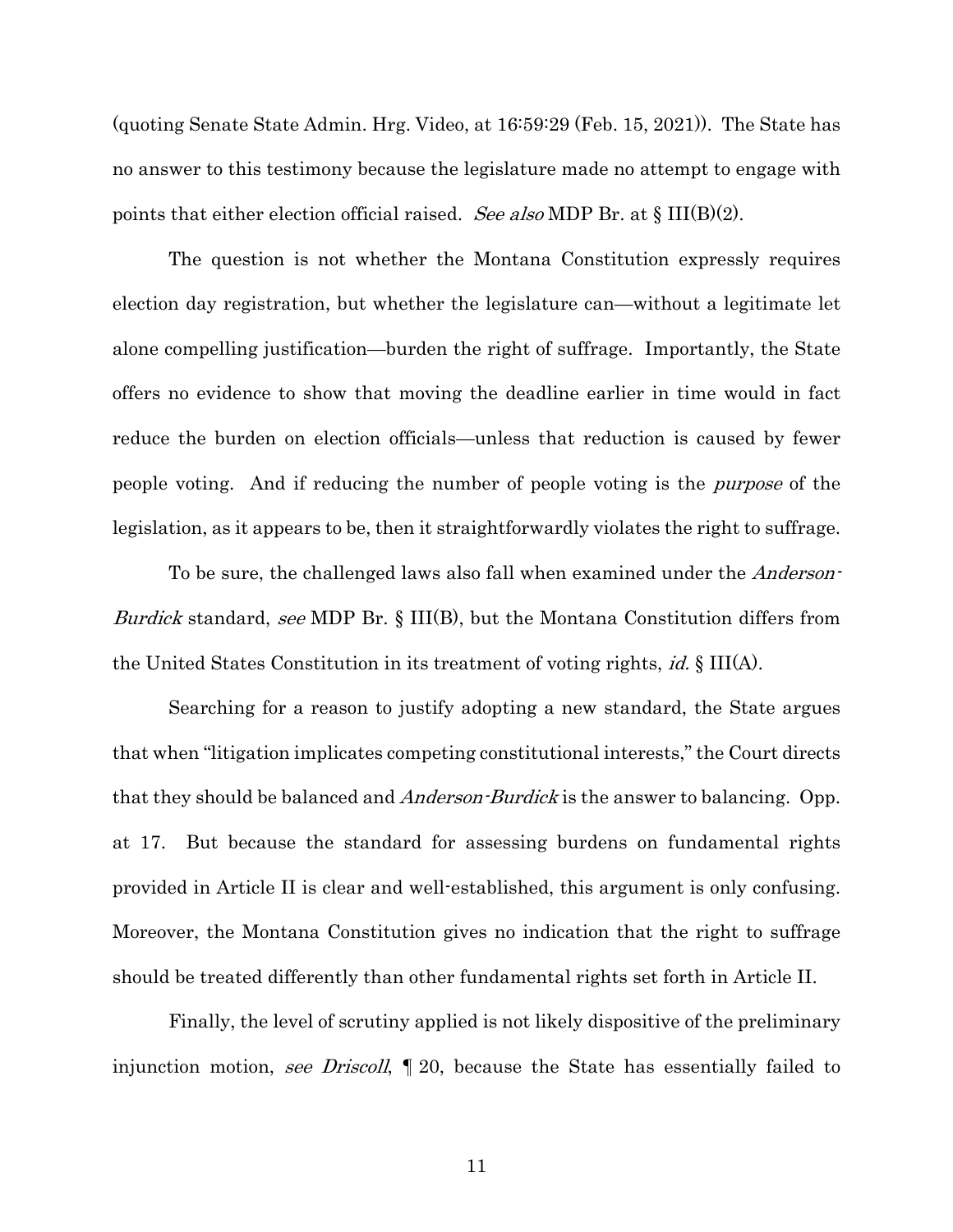respond to Plaintiffs' evidence that the challenged laws disproportionately affect voters aged 18 to 29 and specifically burden newly 18-year-olds. Granting a preliminary injunction "will minimize harm to all parties and maintain the status quo pending final resolution on the merits." See id. 124.

#### B. The challenged laws violate the right to equal protection of the laws.

HB506, SB169, and HB176 violate the Montana Constitution's guarantee to equal protection of law, too. Mont. Const., art. II, § 4. The State argues the laws are facially neutral, although they are not, and therefore claims that Youth Plaintiffs must show both disparate impact and discriminatory intent.

### 1. HB506

HB506 creates a class of individuals who turn 18 in the month before election day and prevents those individuals from accessing their ballots at the same time as similarly situated older adults. The State levels three inadequate responses: First, without acknowledging that a nondiscriminatory option for achieving uniformity was proposed and rejected without explanation, see Bromberg Report, 34 (quoting HB506 Version 2, § 1(2)), the State claims that HB506 is justified because it renders a formerly chaotic system uniform, Opp. at 34. Second, Montanans are not guaranteed the right to vote absentee so being required to vote in person on election day or at any other time is not a burden. Id. at 35–38. Third, minors do not have the right to vote and so it is not possible to burden them until they are adults. Id. at 35, 38.

The State resists understanding Youth Plaintiffs' position because to acknowledge that the distinction between a 17-year-old turning 18 in the month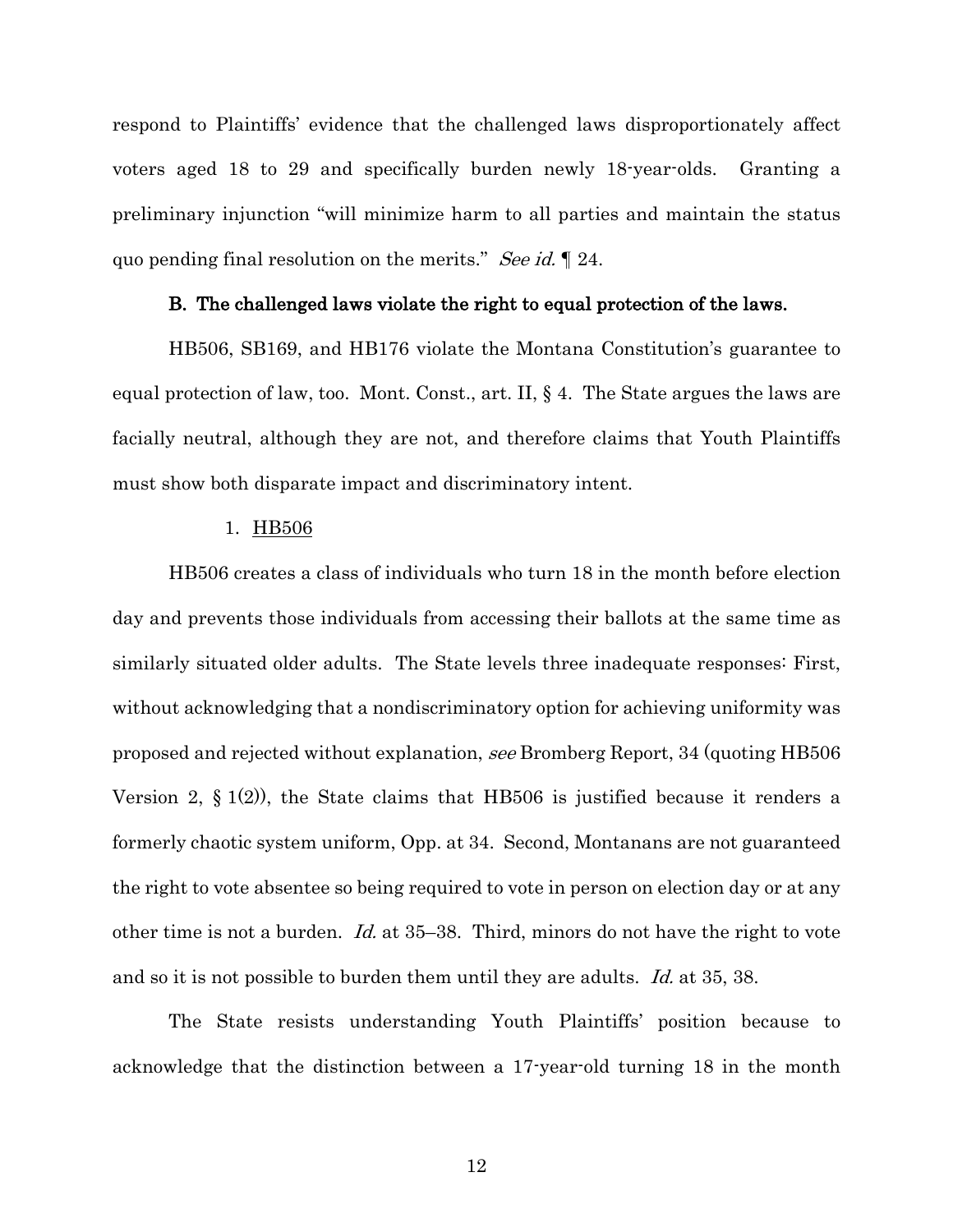before election day and anyone older is an arbitrary one would be to admit an equal protection violation. But it is simply true that being a minor before becoming eligible to vote does not render a voter any different from older voters come election day.

Regarding uniformity, during the Senate State Administration hearing, the Secretary's Elections Director Dana Corson testified in support of the House version of HB506 which reflected the amendment that delayed the "processing and counting" of ballots until age and residency requirements were met. Bromberg Report, 34 (quoting HB506 Version 2,  $\S$  1(2)). The legislature chose to pass the discriminatory version by making uniformity turn on ballot issuance rather than ballot processing. Cf. Veasey v. Abbott, 830 F.3d 216, 262 (5th Cir. 2016) (passing discriminatory ID law despite testimony about the likely disparate impact was not proof of improper intent, but "nonetheless supports a conclusion of lack of responsiveness").

As to access to absentee voting, the Montana Constitution requires the legislature to "provide by law the requirements for residence, registration, absentee voting, and administration of elections." Mont. Const., art. IV, § 3. The inclusion of absentee voting in Article IV, dedicated to Suffrage and Elections would seem to counsel against the State's reading that no such constitutional right exists. But whether or not absentee voting is itself constitutionally guaranteed to Montanans at large, HB506 identifies a specific group of eligible voters based on age alone and deprives them from accessing a vital voting tool available to all other Montanans. See Spring v. Jore, 2005 MT 64,  $\P$  18 ("The right to vote is protected in more than the initial allocation of the franchise. Equal protection applies as well to the manner of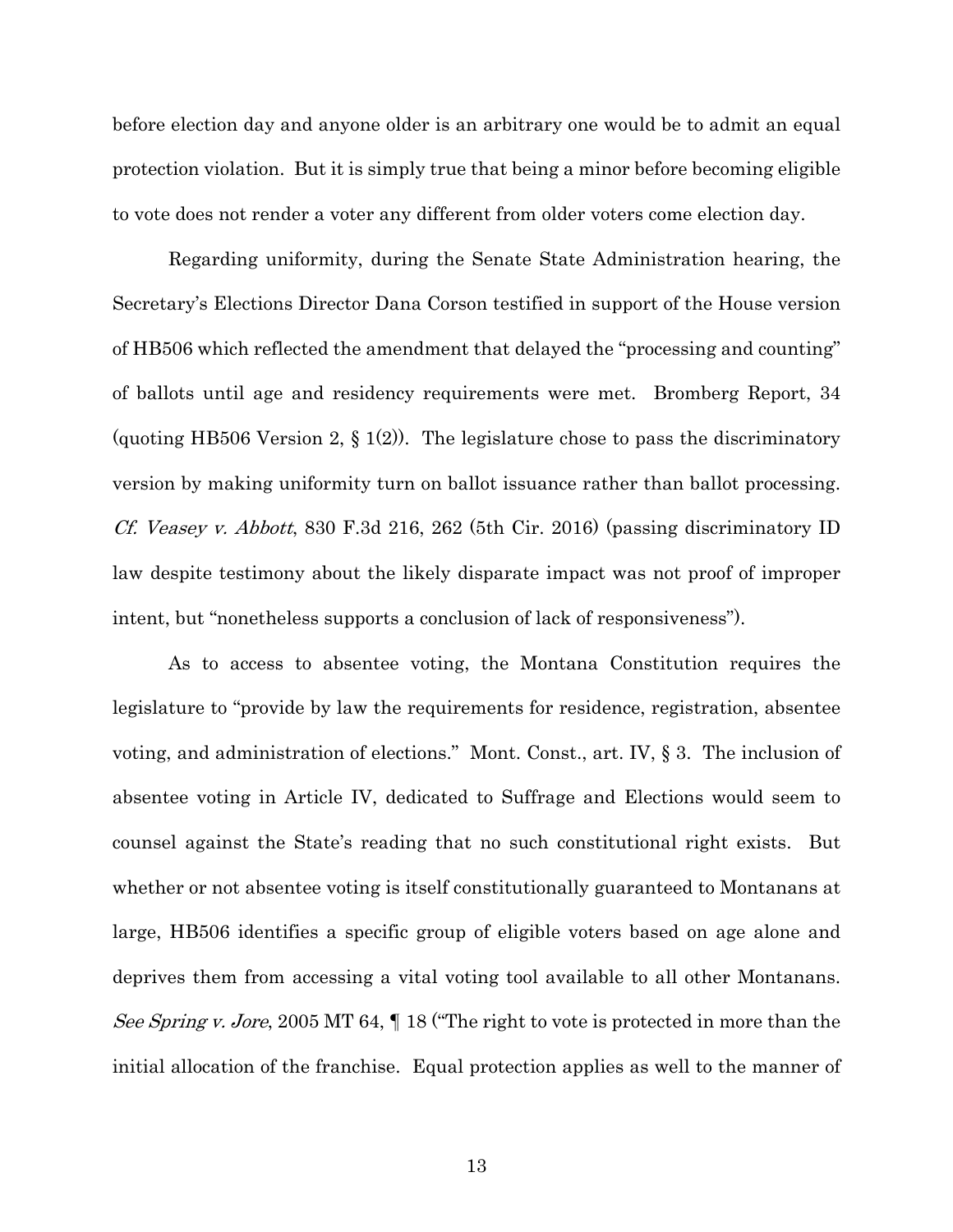its exercise.") (quoting Bush v. Gore, 531 U.S. 98, 104–05); see also, e.g., Ex. K, Roche Decl.  $\P\P$  6, 13 ("I rely on the absentee ballot system."); Ex. D, Dozier Decl.  $\P\P$  4 (same); Ex. F, Lockner Aff. ¶¶ 11–12 (same); Ex. E, Hosefros Decl. ¶¶ 11 (same); Ex. G, Lockwood Decl. ¶¶ 13–16 ("Mail-in ballots have also been hugely important to me since the start of the COVID-19 pandemic.").

The State justifies the distinction by saying essentially that minors are minors—and minors can't vote. See Opp. at 39–40 (quoting *Mont. Cannabis Indus.* Ass'n v. State, 2016 MT 44,  $\P$  18 (*Mont. Cannabis II*). But everyone affected by HB506 will be eligible to vote on or before election day. See Caldwell v. MACo Worker's Comp. Trust, 2011 MT 162,  $\P$  19 (holding "age was 'unrelated to a person's ability to engage in meaningful employment.'"). More importantly, Article II, Section 15 of the Montana Constitution defeats this argument completely because it provides that "[t]he rights of persons under 18 years of age shall include, but not be limited to, all the fundamental rights of this Article unless specifically precluded by laws which enhance the protection of such persons."

Ultimately, the Montana Constitution's Equal Protection guarantee requires that "persons similarly situated with respect to a legitimate governmental purpose of the law must receive like treatment." Gazelka v. St. Peter's Hosp., 2018 MT 152,  $\P$  15 (citations omitted). The only date relevant to determining a voter's eligibility is election day. All voters eligible to vote on election day are similarly situated with respect to their constitutional right to suffrage—they all possess it, fully and unequivocally. If a voter will be qualified on election day, she must be allowed the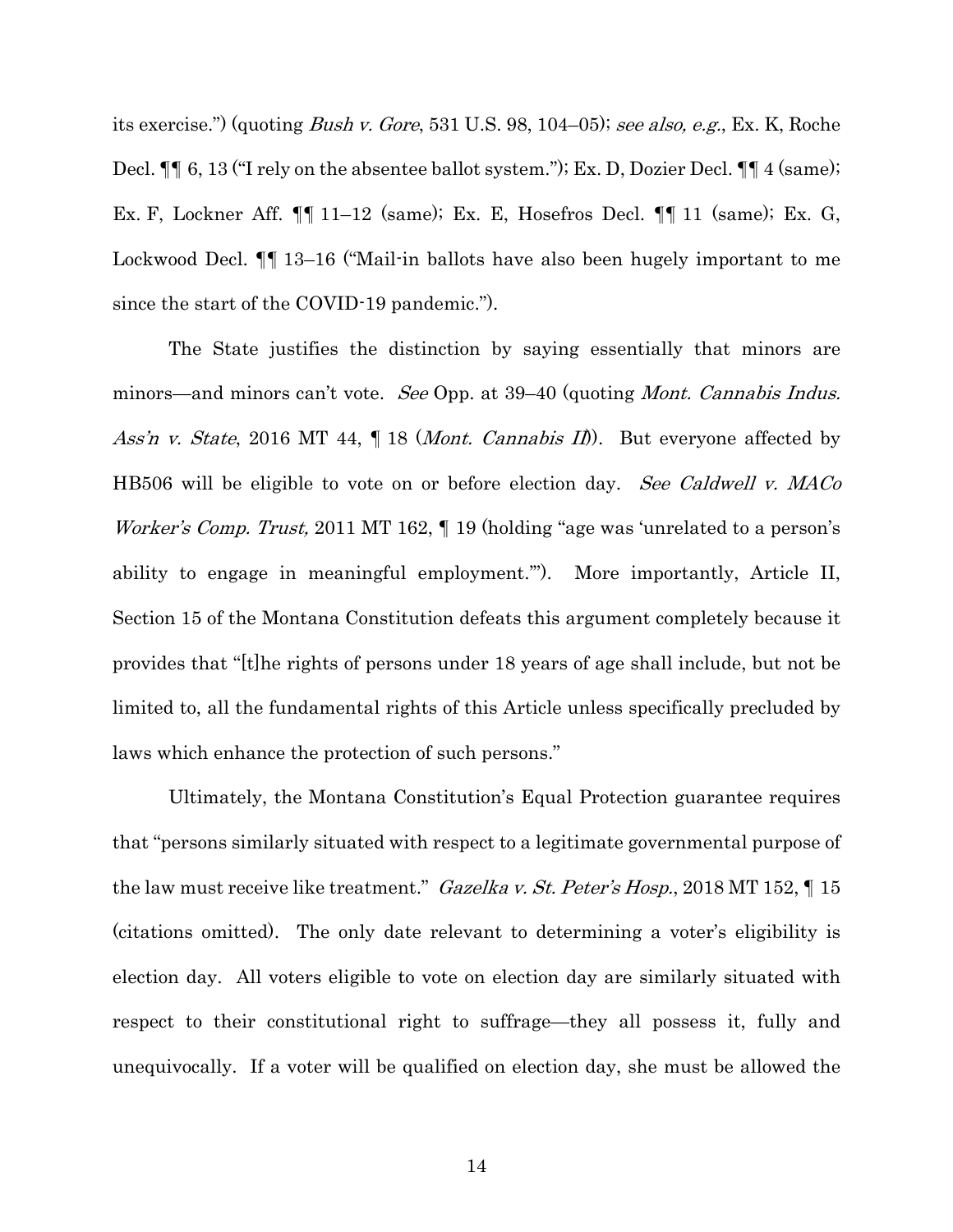same access to the franchise as any other qualified voter. HB506 creates a class of Montanans based exclusively on their age, not at the time when it matters (election day), but in the month before. This violates Youth Plaintiffs' right to equal protection and, because the violation implicates the fundamental right to vote, strict scrutiny applies. See Wadsworth, 275 Mont. at 302. But the State's interest in HB506— "uniformity," or ensuring local elections administrators follow uniform rules regarding when and to whom to mail absentee ballots—is not compelling. See Opp. at 40–42. Moreover, this purported interest would have been achieved in equal measure by mandating that absentee ballots be sent to all voters who will be eligible on election day and requiring that any ballot returned before a voter's date eligible be processed on election day.

Youth Plaintiffs have made a prima facie case that HB506 violates their right to equal protection and minors' guaranteed equal access to fundamental rights.

#### 2. SB169 and HB176

The State argues that SB169 is facially neutral because it does not single out discrete sets of individuals for disparate treatment. The law does, however, elevate certain forms of identification—military identification, tribal identification, U.S. passports, and Montana concealed carry permits—over others, such as student ID and out-of-state driver's licenses. This classification is a barrier for anyone who relies on their student identification as their sole or primary form of identification. See Ex. D, Dozier Decl ¶¶ 7–9.; Ex. J, Reese-Hansell Decl. ¶¶ 8–11.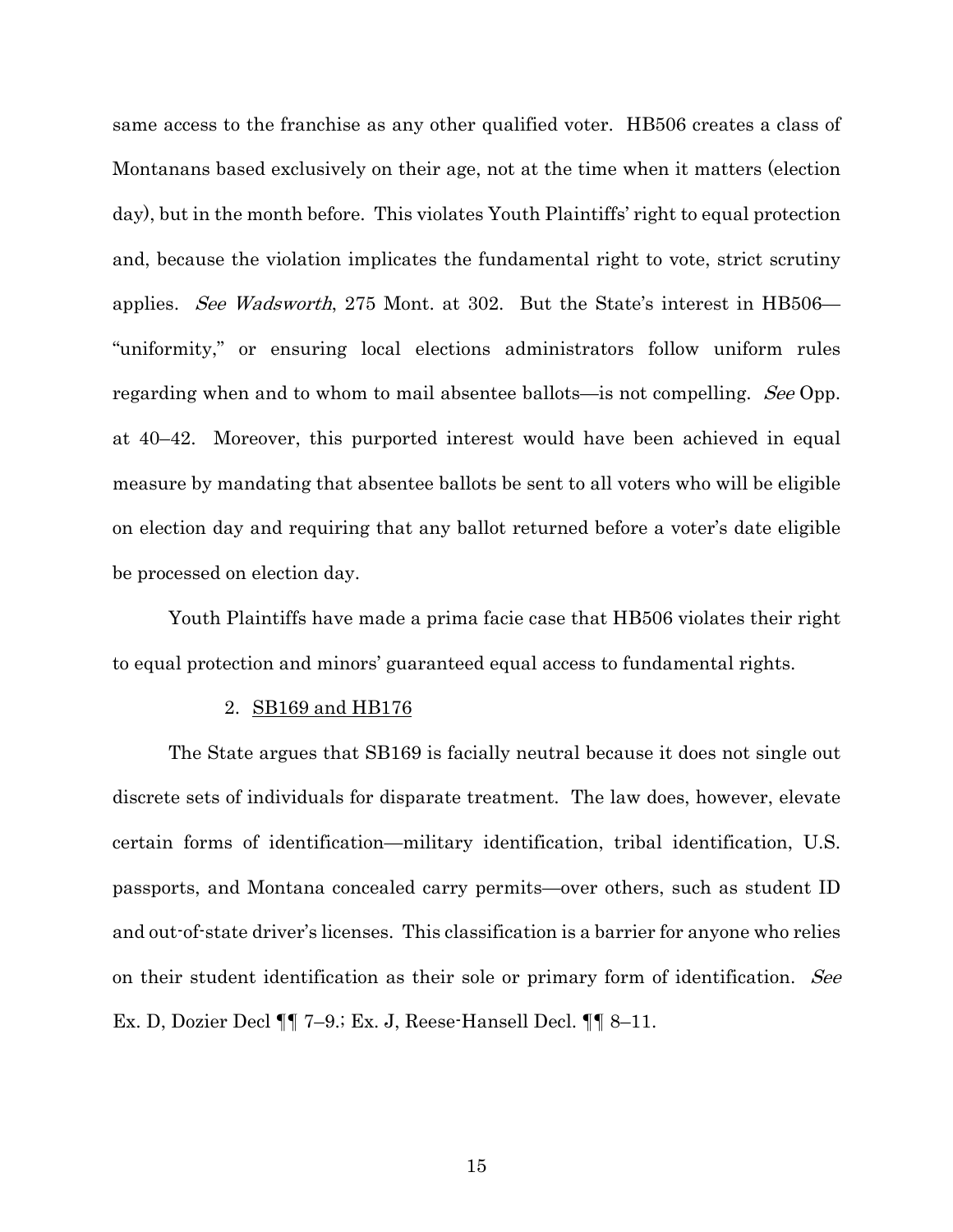While HB176, which eliminates election day registration, is facially neutral, Plaintiffs have put forward substantial evidence that HB176 and SB169 will disparately impact young voters, and that both laws were motivated by a discriminatory purpose. See, e.g., Bromberg Report, 24–26 (citing studies indicating problems with voter ID are a substantial barrier to youth voting, and that young voters are less likely to possess or carry other forms of identification preferred under SB169); *id.* at 26–31 (concluding the "only logical explanation is that Student Photo IDs were directly singled out for elimination and treated differently from other forms of photo identification, and that Montana College IDs were removed from inclusion in the bill to make the process of voting more difficult for youth and student voters, thereby intentionally discriminating against them."); MDP Br. § IV.

Indeed, the State fails even to attempt to justify its decision to elevate certain other forms of identification over student ID, pushing for the Court to apply rational basis review because it claims SB169 is motivated by a generalized State interest in regulating voting. Opp. at 20–24. But even rational basis review requires the State to rationally relate its decision to discriminate against student ID holders, who are largely young people between 18 and 29 years old, to a legitimate government interest to survive. Yet the State musters only a Wisconsin federal district court opinion suggesting that Wisconsin student IDs may be less reliable than other forms of identification. Opp. at 22 (citing *Common Cause v. Thomsen*, 2021 WL 5833971, at  $*6$ (W.D. Wis. Dec. 9, 2021)). The State has no evidence showing that identification issued by the Montana University System—a government entity—is less reliable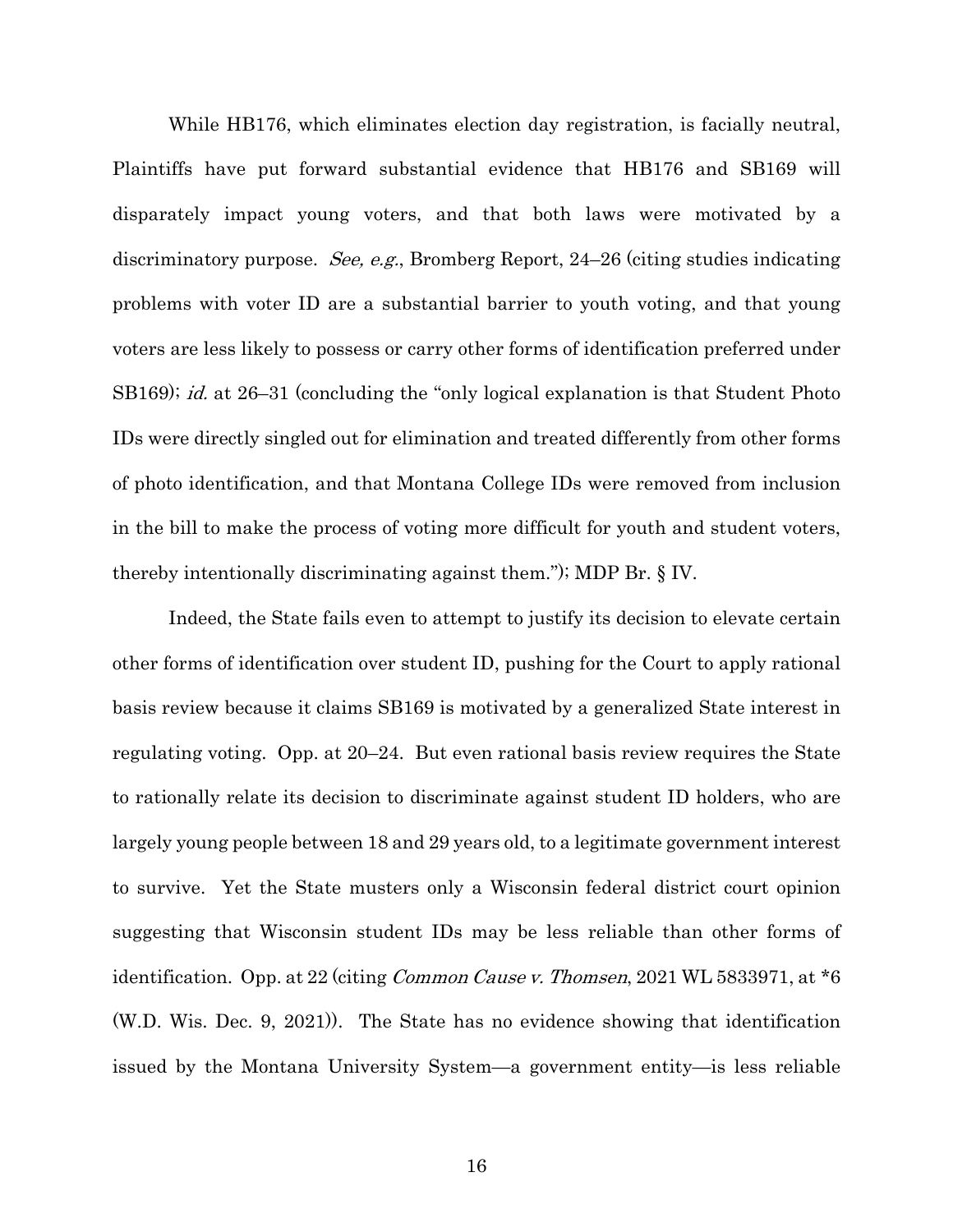than the forms of identification preferred under SB169. And the State makes no attempt to respond to Plaintiffs' evidence that the secondary forms of ID are especially onerous if not impossible for students living on campus to produce. See, e.g., Ex. J, Reese-Hansell Decl.  $\P$  11; MDP Br. § III(B)(1).

But these arguments are generally of a theme in the State's response: the perspective advanced is one that says no matter how viable alternative approaches may be, the legislature has no duty at all to choose a route that both protects access to the franchise while reducing burdens on election workers. It is entirely possible to cope with the challenges that the State claims motivated passage of these laws, but the State has elected to restrict access to ballots, reduce opportunities to register to vote, and generally to throw up hurdles for voters to clear in order to both register and vote. And not just any voters: these laws, separately and together, burden young people in particular.

Youth Plaintiffs have made out a prima facie case that SB169 and HB176 violate young voters' right to equal protection by providing substantial evidence of both disparate impact and discriminatory intent. Given the fundamental rights at stake, and the State's failure to demonstrate either law is rationally related to any legitimate government interest—let alone narrowly tailored to a compelling one—a preliminary injunction is appropriate.

### 3. Cumulative Effect

The State appears to concede that HB506, SB169, and HB176 together unconstitutionally burden the youth vote. See PI Br. at 8, 13, 15–16; Bromberg

17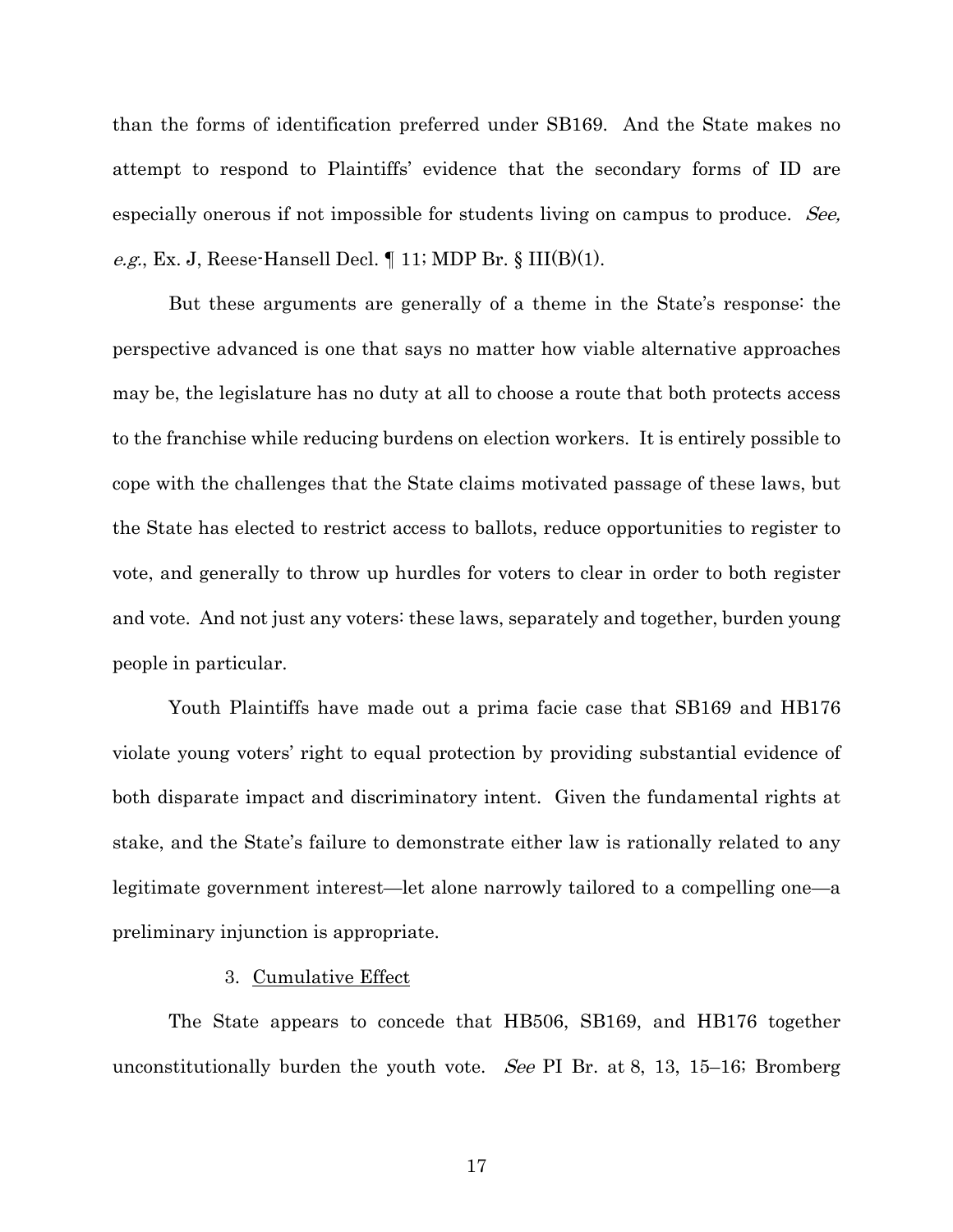Report at 41 ("While each barrier presents its own set of challenges, youth and student voters must experience this stripped election administration system as a whole, the combination of which severely restricts their access to the ballot."); Expert Report of Michael Herron, 20 ("[I]n states with higher costs of voting, voter turnout is lower, all things being equal."); Ex. I, Nehring Decl. ¶¶ 2, 4–24; Ex. J, Reese-Hansell Decl. ¶¶ 2, 7–10, 17–31. Indeed, "[a] panoply of regulations, each apparently defensible when considered alone, may nevertheless have the combined effect of severely restricting participation and competition." *Clingman v. Beaver*, 544 U.S. 581, 607–08 (2005) (O'Connor J., concurring).

Youth Plaintiffs have thus established a prima facie case that absent a preliminary injunction, HB176, SB169, and HB506 will together cause Youth Plaintiffs irreparable injury.

## **CONCLUSION**

For the reasons set forth above, Youth Plaintiffs respectfully request that this Court grant Youth Plaintiffs' application and enter a preliminary injunction.

Respectfully submitted this 2nd day of March, 2022.

Kyley

Rylee Sommers-Flanagan Upper Seven Law

Ryan Aikin Aikin Law Office, PLLC

Attorneys for Plaintiffs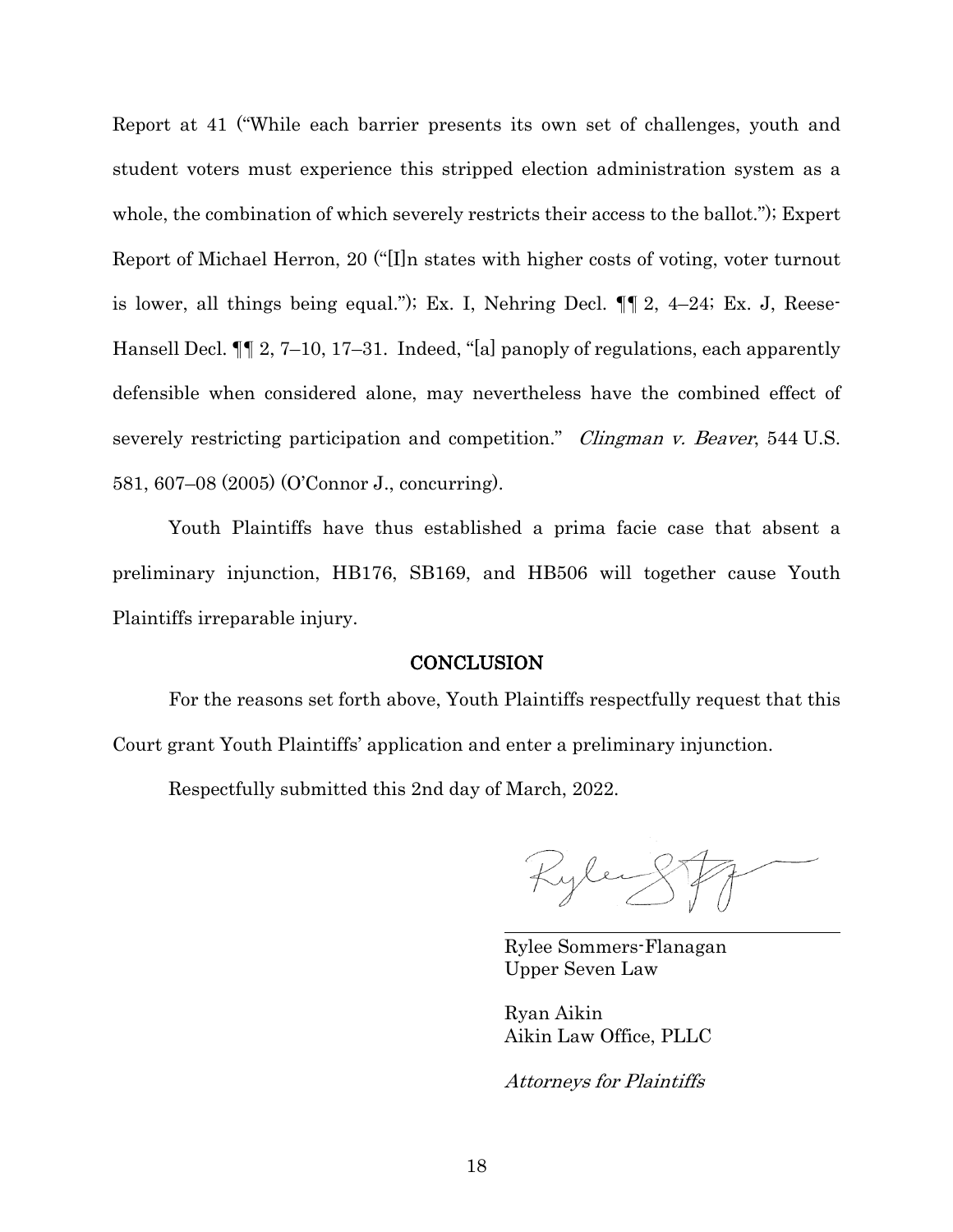## CERTIFICATE OF SERVICE

I HEREBY CERTIFY that the above was duly served upon the following on the 2nd day of March, 2022, by email.

David M.S. Dewhirst Office of the Attorney General Justice Building, Third Floor 215 North Sanders Street P.O. Box 201401 Helena, MT 59620-1401 david.Dewhirst@mt.gov

Austin Marcus James Office of the Secretary of State Montana Capitol Building, Room 260 P.O. Box 202801 Helena, MT 59620-2801 austin.james@mt.gov

Dale Schowengerdt Ian McIntosh Crowley Fleck, PLLP 900 North Last Chance Gulch, Suite 200 Helena, MT 59601 P.O. Box 797 Helena, MT 59624-0797 DSchowengerdt@crowleyfleck.com imcintosh@crowleyfleck.com

> /s/ Rylee Sommers-Flanagan Upper Seven Law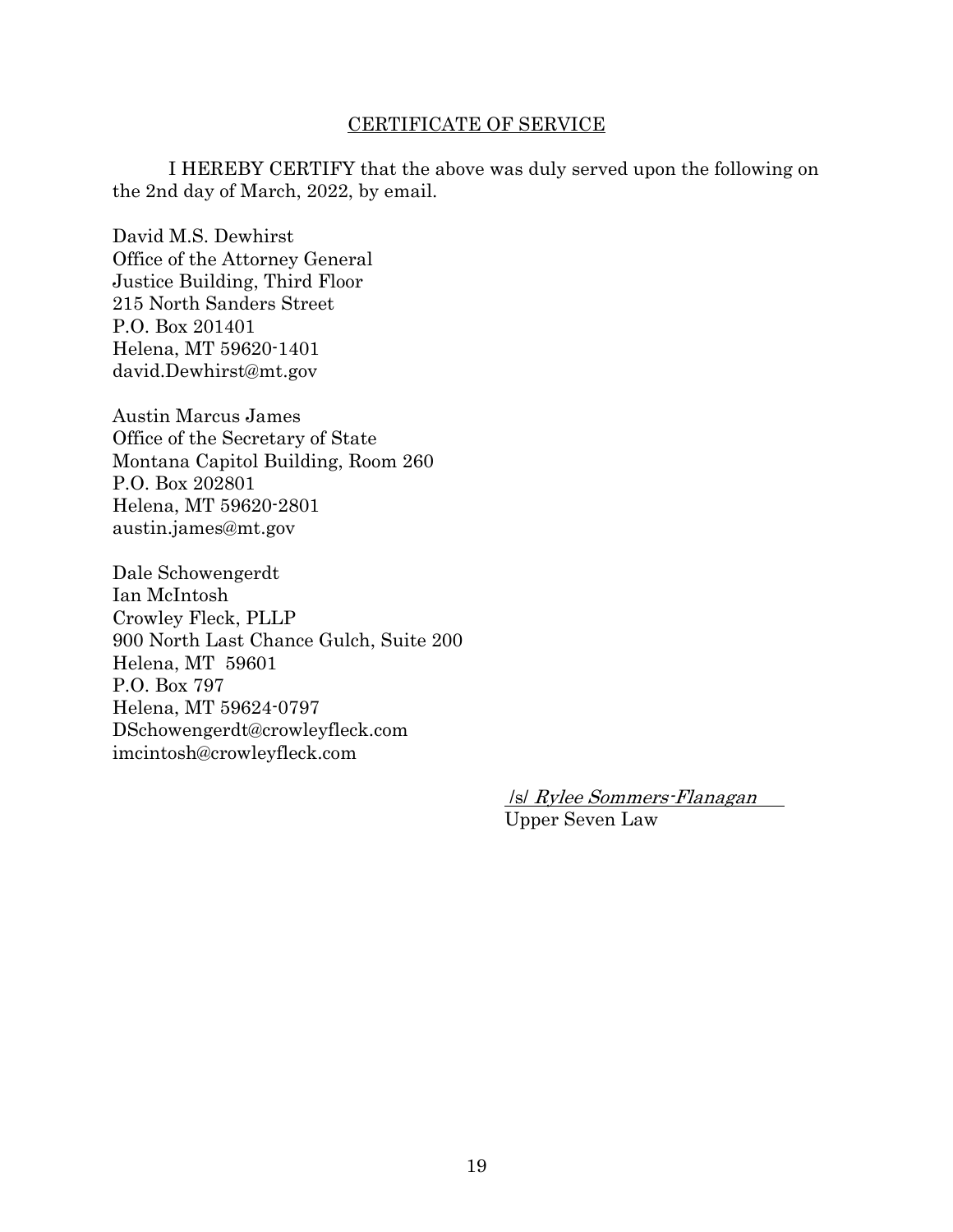# **CERTIFICATE OF SERVICE**

I, Rylee Sommers-Flanagan, hereby certify that I have served true and accurate copies of the foregoing Answer/Brief - Reply Brief to the following on 03-02-2022:

Alexander Rate (Attorney) 713 Loch Leven Drive Livingston MT 59047 Representing: Western Native Voice Service Method: eService

Ryan Aikin (Attorney) 1018 Hawthorne St. Missoula MT 59802 Representing: Blackfeet Nation Service Method: eService

Peter Meloy (Attorney) 2601 E. Broadway 2601 E. Broadway, P.O. Box 1241 Helena MT 59624 Representing: Montana Democratic Party Service Method: eService

Matthew Gordon (Attorney) 1201 Third Ave Seattle WA 98101 Representing: Montana Democratic Party Service Method: eService

John Heenan (Attorney) 1631 Zimmerman Trail, Suite 1 Billings MT 59102 Representing: Montana Democratic Party Service Method: eService

William Morris (Attorney) 1915 S. 19th Ave. P.O. Box 10969 Bozeman MT 59719 Representing: Jacobsen, Christi As Secretary Of State Of Mt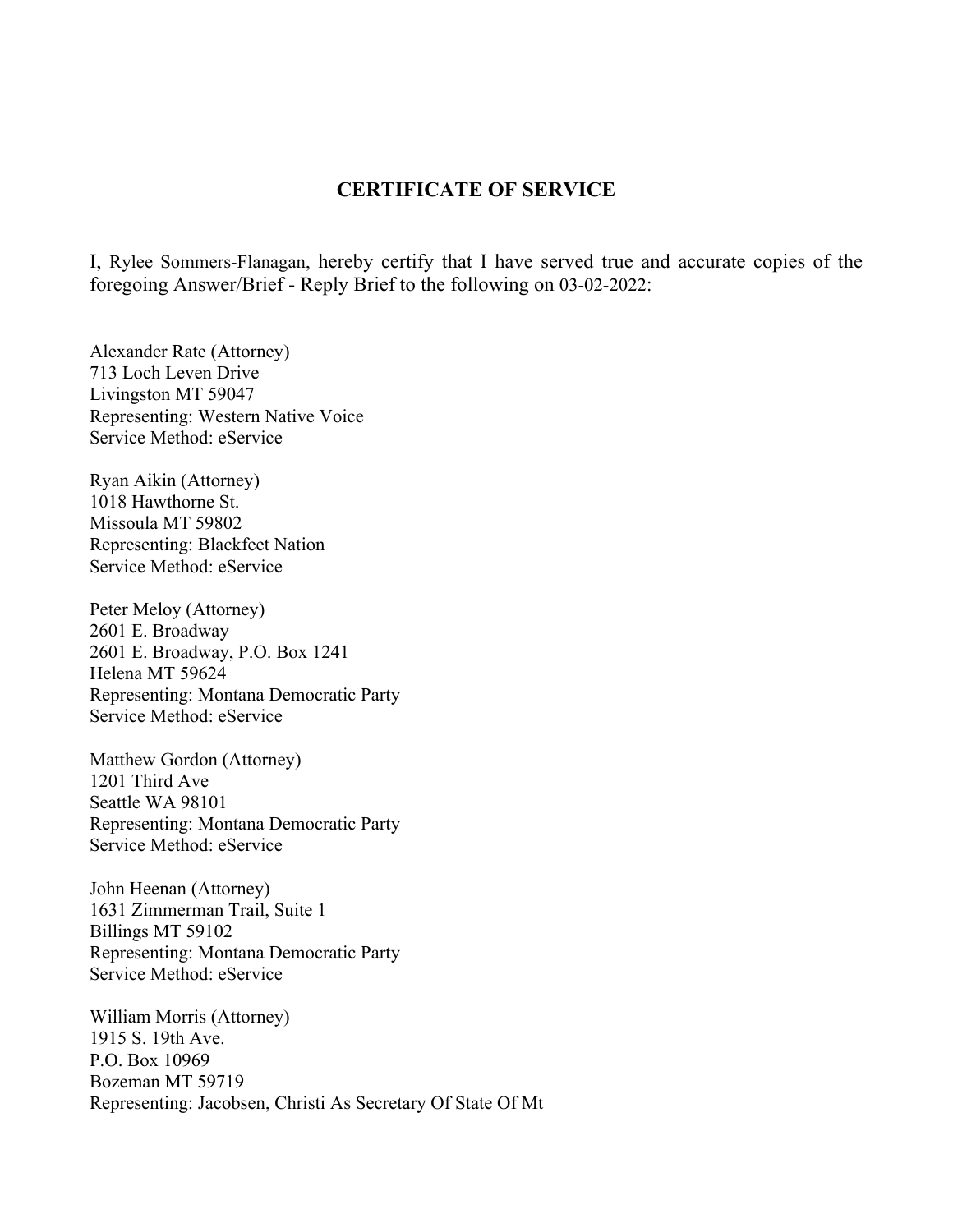## Service Method: eService

Ian McIntosh (Attorney) 1915 S. 19th Ave P.O. Box 10969 Bozeman MT 59719 Representing: Jacobsen, Christi As Secretary Of State Of Mt Service Method: eService

Dale Schowengerdt (Attorney) 900 N. Last Chance Gulch Suite 200 Helena MT 59624 Representing: Jacobsen, Christi As Secretary Of State Of Mt Service Method: eService

David Knobel (Attorney) 490 N. 31st St., Ste 500 Billings MT 59101 Representing: Jacobsen, Christi As Secretary Of State Of Mt Service Method: eService

Austin James (Attorney) 1301 E 6th Ave Helena MT 59601 Representing: Jacobsen, Christi As Secretary Of State Of Mt Service Method: eService

David Dewhirst (Govt Attorney) 215 N Sanders Helena MT 59601 Representing: Jacobsen, Christi As Secretary Of State Of Mt Service Method: eService

Clayton Gregersen (Attorney) P.O. Box 2529 Billings MT 59101 Representing: Jacobsen, Christi As Secretary Of State Of Mt Service Method: eService

Fort Belknap Indian Community (Plaintiff) Service Method: Email

Confederated Salish And Kootenai Tribes (Plaintiff) Service Method: Email

Northern Cheyenne Tribe (Plaintiff) P.O. Box 128 Lame Deer 59043